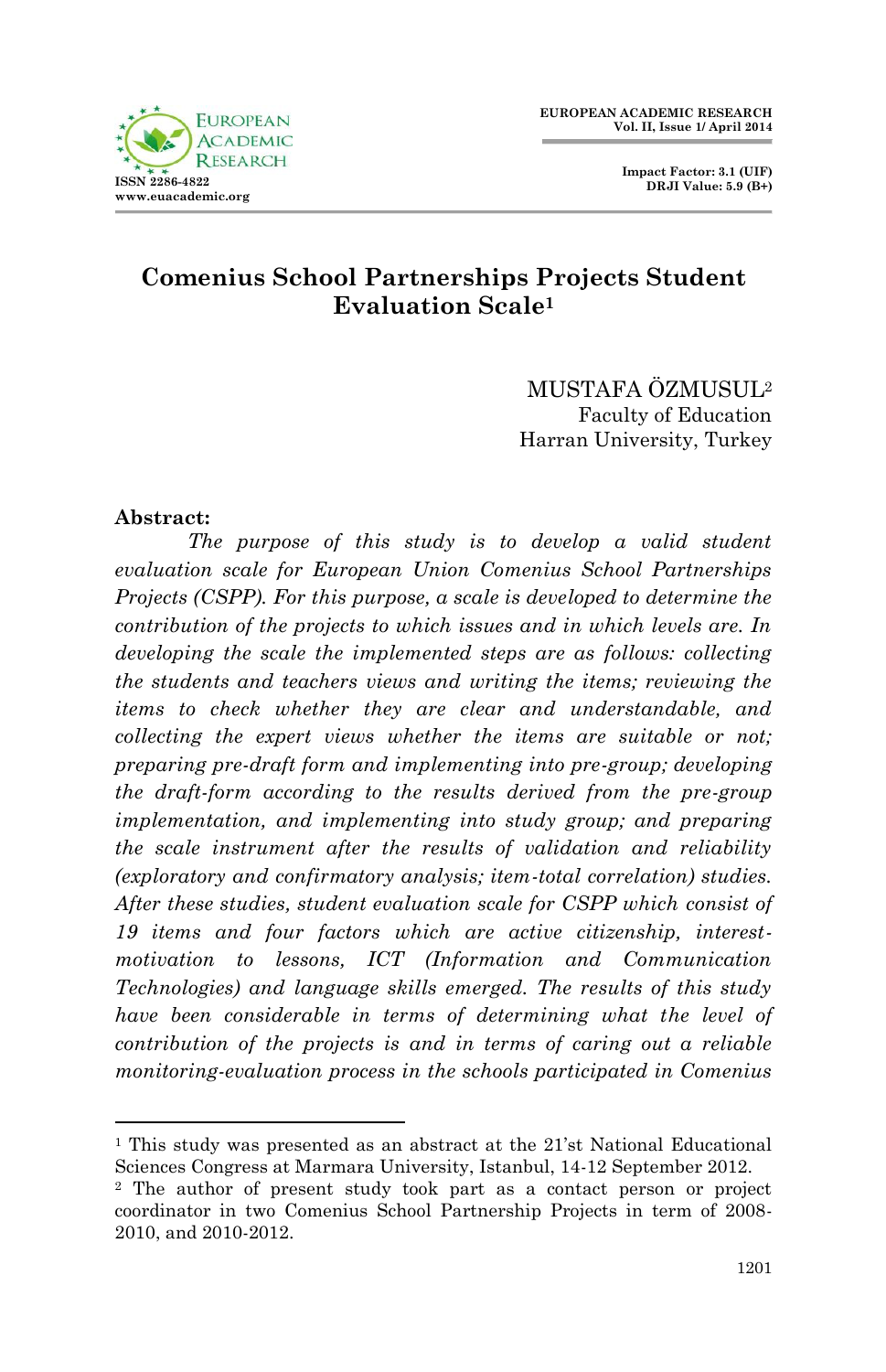*project.*

**Key words**: European Union, Comenius scale, project, school, student.

# **Introduction**

The Comenius programme taking part in the EU's Lifelong Learning Programmes and basing on the Lisbon objectives aims to: build knowledge and understanding among students and educators on European cultural and linguistic diversity and values; empower cooperation; support the activities in the intercultural education and in-service education needs of employees in education; and enable students to gain basic skills and competencies for their personnel growth through becoming an active European citizen. The Comenius programme covers preschool, primary and secondary education levels (Ulusal Ajans 2011a; Gordon & Caille 2000, 213).

Comenius programme appeals to wide range of audience including both vocational and technical schools from pre-schools to secondary education, in-service training institutions for teachers, school principals, inspectors, the staff taking part in the activities aiming to enhance the educational quality, teacher unions, and parents (Gordon & Caille 2000, 213).

The partner countries have a chance to understand each other very well through learning their life-style and way of thinking by means of collaboration projects covering 27 EU members, Norway, Liechtenstein, Iceland, Turkey, and Croatia (Education and Culture DG 2011; European Commission 2008, 12-13). In this regard, the partner schools work together on a related common issue through bilateral or multilateral partnership projects.

The aim of Comenius School Partnership Projects (CSPP) is to develop European dimension in education, and is conducted bilaterally or multilaterally through supporting the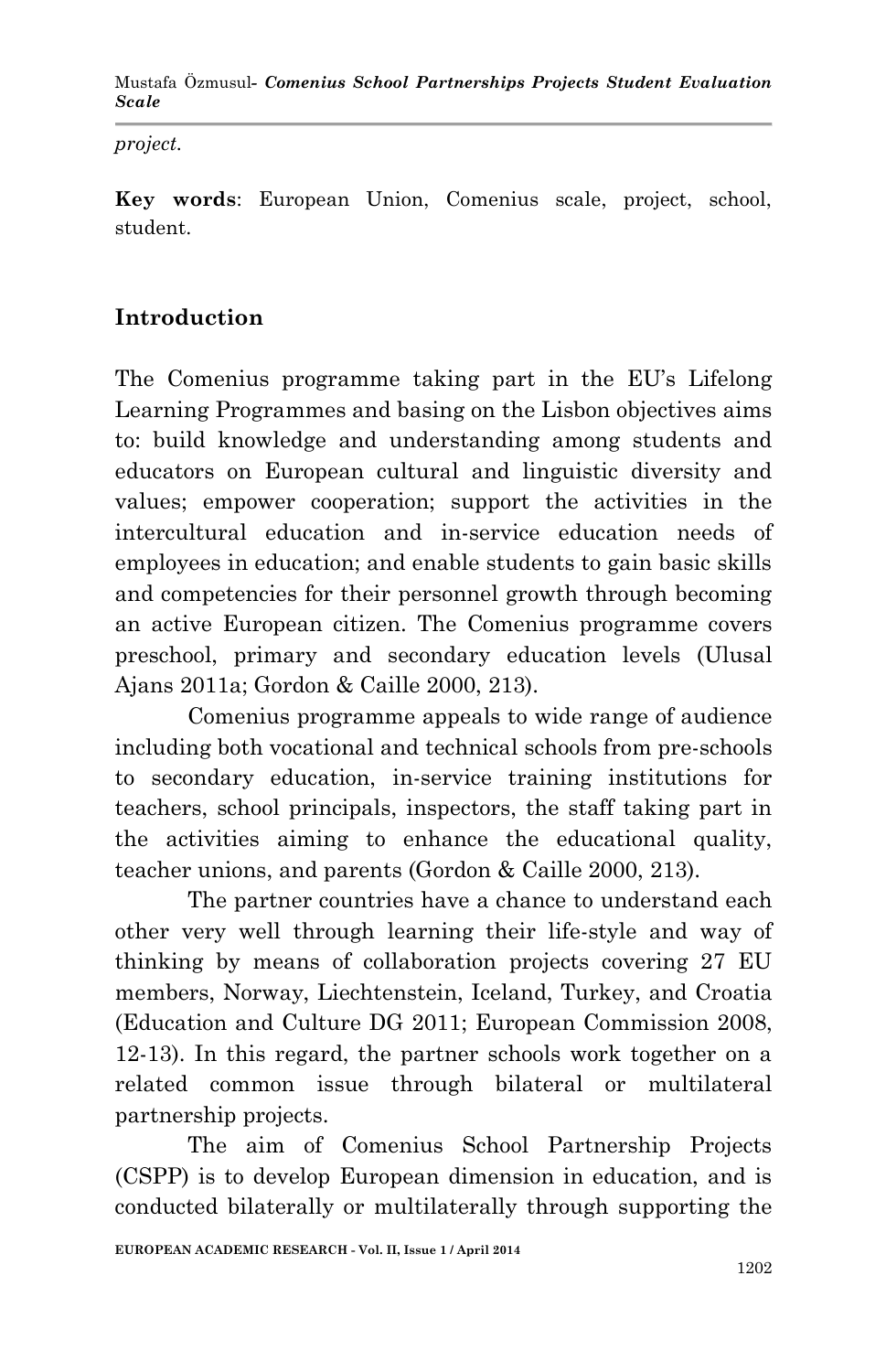cooperation among the schools, pre-primary, primary, and secondary (Ulusal Ajans 2011b, 2; Gordon & Caille 2000, 213).

Multilateral projects entail partnership of at least three countries with minimum one EU member. Bilateral projects aim to enhance students' motivation and foreign language skills on the basis of cooperation between two partner schools including minumum one EU member. Additionally, covering at least 10 days exchange, the bilateral projects entail that students participate actively in the planning, monitoring, and evaluation activities as well as class exchange (European Commission 2008, 17).

The sample activities, which can be conducted in the context of CSPP, are as follows (European Commission 2011a; European Commission 2011b):

- Project meetings among the institutions taking part in the partnership,
- Staff and student exchange such as teacher and student exchange, study visits in accordance to the project activities,
- Sharing good implementations and experience with partner schools,
- Field study, project research,
- Preparing, publishing and disseminating the documents related cooperation activities,
- Producing technical materials, drafts, and artwork,
- Performances such as plays, musicals,
- Organizing exhibitions, production and dissemination of information and document,
- Activities to enable teachers and students to have required competencies in the language(s) used in the partnership
- Self-evaluation activities
- Dissemination of project experience and results

The productions preparing in context of CSPP vary excessively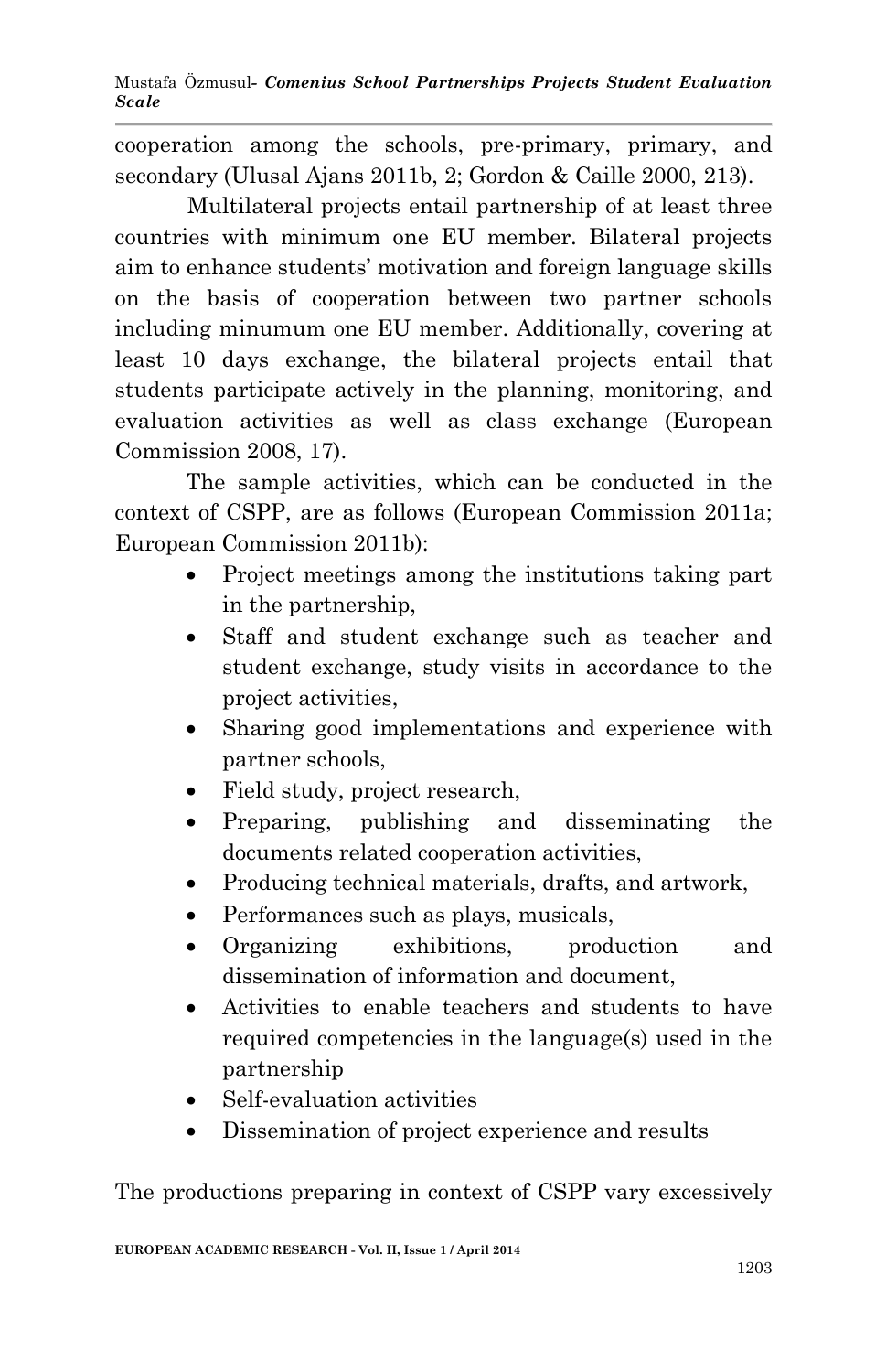such as booklet, brochure, poster, DVD/CD or other tangible materials. Additionally, exhibitions, website, manuals, performances, video and etc. are regarded as productions. Since the Comenius projects focus on cooperation process, all experiences derived from this processes can be regarded also as productions (European Commission 2008, 14).

Recent studies show that CSPP has contributed to learning foreign language, developing Information and Communication Technologies (ICT), and increasing intercultural awareness. Also such projects help to students for learning, and help to teachers to develop positive attitude towards new and collaborative teaching methods (European Commission, 2010). Some basic indicators of CSSP influencing on students are as follows: skills for learning, foreign language skills/awareness, methodological skills, motivation, social skills, ICT skills, management skills, European citizenship, equality of opportunity (Inari Course 2009, 2009, 3-8).

International projects such as CSPP provide schools with opportunity for establishing new connections with local communities. For that, schools should play an active role, be entrepreneur, and convince the potential partners about the gains deriving from the cooperation (European Commission 2008, 30).

CSPP bring opportunity to developing an international approach to the main aim determined for partnership, and to developing a cross-curriculum. In this regard, in terms of achieving the aim, school administration, teachers, and other staff at the school should work as a team. All students should be supported with opportunity to participate in the projects focusing on the issues related them. Ideally, it requires to enable students for participating actively in the all the steps including planning, organizing, and evaluating the activities (European Commission 2008, 29).

Stakeholders and policy makers need the data reflect the achievement of polices robustly. In turn, related questions such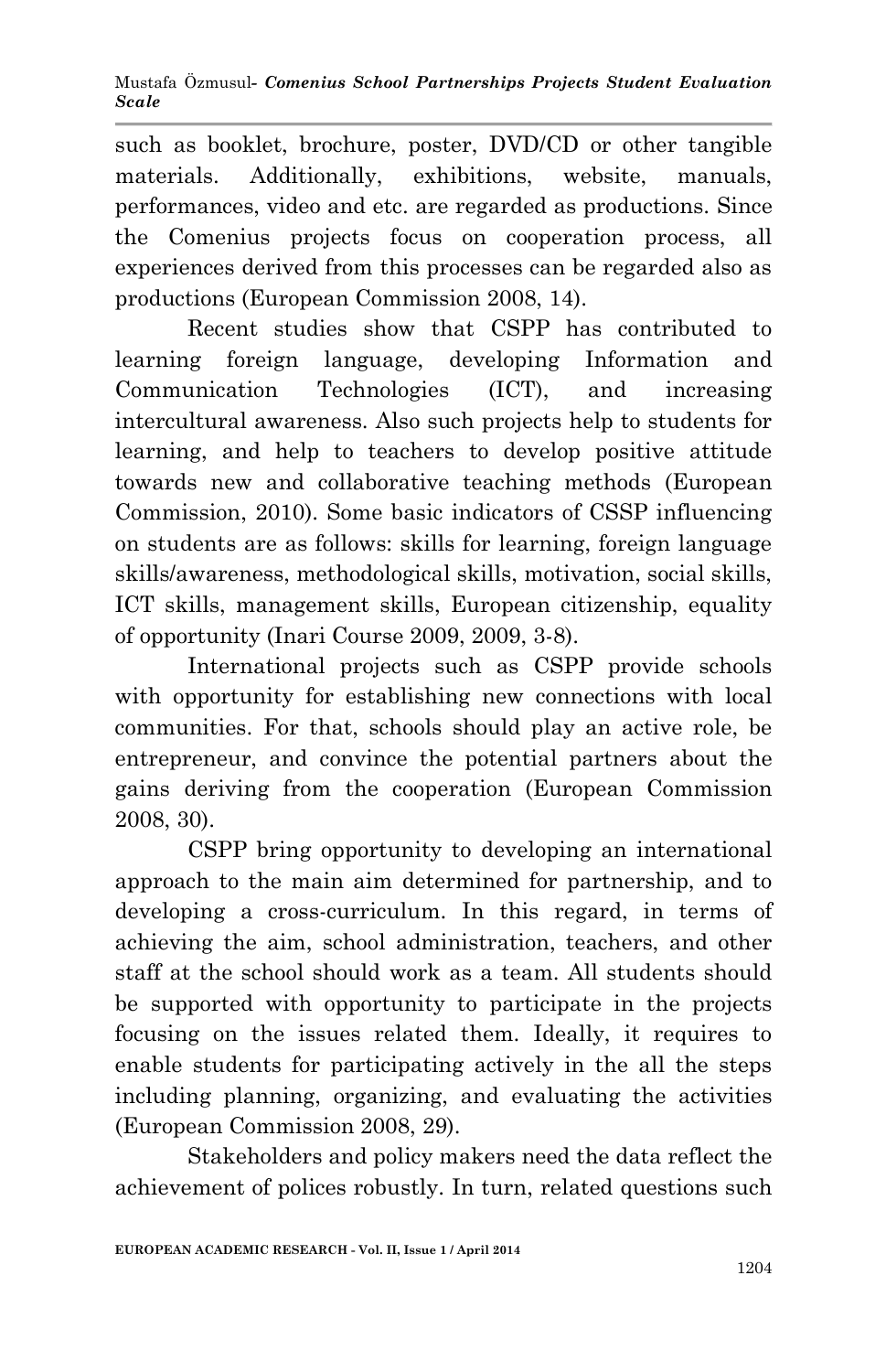Mustafa Özmusul*- Comenius School Partnerships Projects Student Evaluation Scale*

as "*what is the effect of project" How to measure?"* are investigated. If the project has an effect, it can be said that main aim is achieved (Grun 2006, 18).

Monitoring and evaluation is critical for achieving the aim of project. Thus, through continues monitoring and evaluation it is possible to determine the needs, adapt to partnership's goals, to enable processes of project to contribute to considerably the school (European Commission 2008, 32). Also within this process it can be ensured that schools become accountable to external authorities or society, and increase their quality levels (Barzano 2002, 84).

Additionally, monitoring a project means acquiring sufficient information about it, and is important in terms of ensuring to take required steps when deviations from the plan occur. That meaning also includes development of production, obtainment of information about the team performance and potential risks (Taylor 2003, 2). Another important issue is the recording results, outcomes, data, achievements, and other related things to evaluate properly the projects, and to report the processes of progress (European Commission 2008, 28).

A list covering the actions along the process of project should be prepared during the first project meeting by partners taking part in CSPP. One of them is that *how to collect data*, *how to monitor the processes*, and *how to disseminate the partnership* (European Commission, 2008, p. 23). Nevertheless, some data sources utilized during the evaluating the project are as follows (Grun 2006, 18):

- Ready or secondary quantitative data
- Primary quantitative data, data collected for a question regarding the project, monitoring data etc.
- Primary qualitative data, data collected from an action research or focus-group.

Even though a wide range of tools and techniques are used in evaluating the project activities, the followings are well known among them: questionnaire, interview, observation, measuring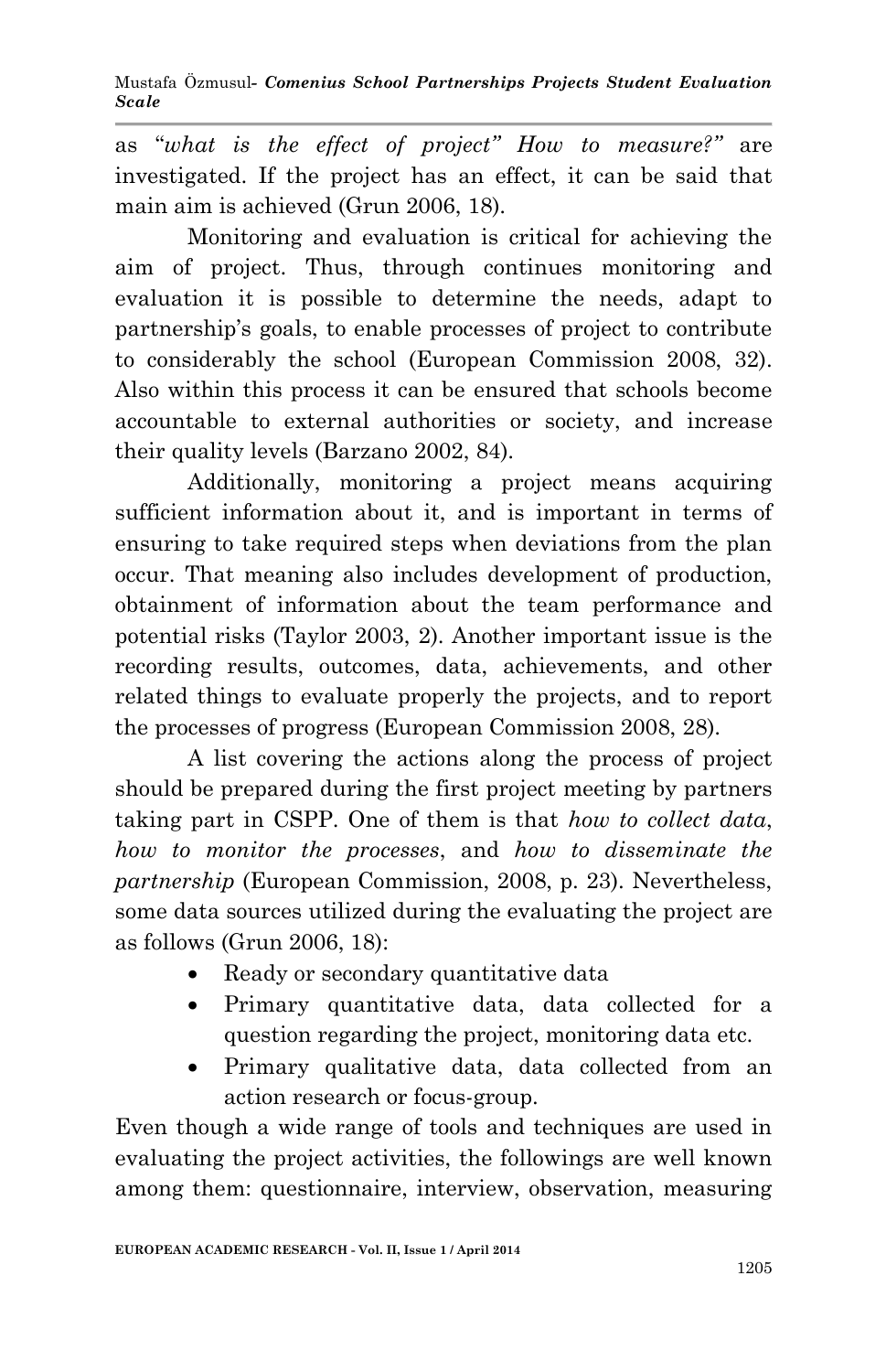participation level, document analysis, focus group discussions with students, focus group discussions with teachers, student reports, animation, oral presentation, diary, Delphi method, developing scenery (Inari Course 2009, 8-12). Some important issues in terms of questionnaires are shown in Table 1.

One of the important data collection tools evaluating project process is questionnaires prepared for students, parents, and teachers. In parallel, the qualification of students presenting their project and works to others (i.e. youths or adults) can be considered as a meaningful proof for their achievement (Inari Course 2009, 2009, p. 2).

Many of the measures in social sciences are nominal and ordinal; and are limited in terms of usability, interpretation, and statistical analyses. However, because they include equal units, interval scales indicate more near to the reality considered in the real life. Also the properties measured through interval scales can be matched with real numbers, be possible to make many arithmetic operations (Turgut & Baykal 1992, 28).

| What?            | a list of questions asking facts or opinions.                   |  |  |  |  |
|------------------|-----------------------------------------------------------------|--|--|--|--|
|                  | There are different types of questions: open questions, closed  |  |  |  |  |
|                  | questions, tick boxes, scales from 1 to 5                       |  |  |  |  |
| Who?             | Teachers, project coordinator, person in charge of evaluation   |  |  |  |  |
| Advantages       | quantifiable data, easy to use as a common tool, examples are   |  |  |  |  |
|                  | available                                                       |  |  |  |  |
| Risks and limits | too many questions, too time-consuming to process, difficult to |  |  |  |  |
|                  | phrase the questions, no opportunities for additional questions |  |  |  |  |
| Recommendations  | Target group: students, teachers, parents                       |  |  |  |  |
|                  | Recommendations: students can be asked to process the           |  |  |  |  |
|                  | outcomes, limit the amount of questions to the aspects you want |  |  |  |  |
|                  | to improve (don't ask always how good the project was)          |  |  |  |  |

**Table 1 Questionnares (Inari Course 2009, 2009, p. 8)** 

Table 2 shows the data collection tools used in the wide literature. When investigating those tools it seems that number of items range from 9 to 50; factor or dimensions generally cover *foreign language, school, attitudes towards teacher and lessons, communication, creativity, culture, project*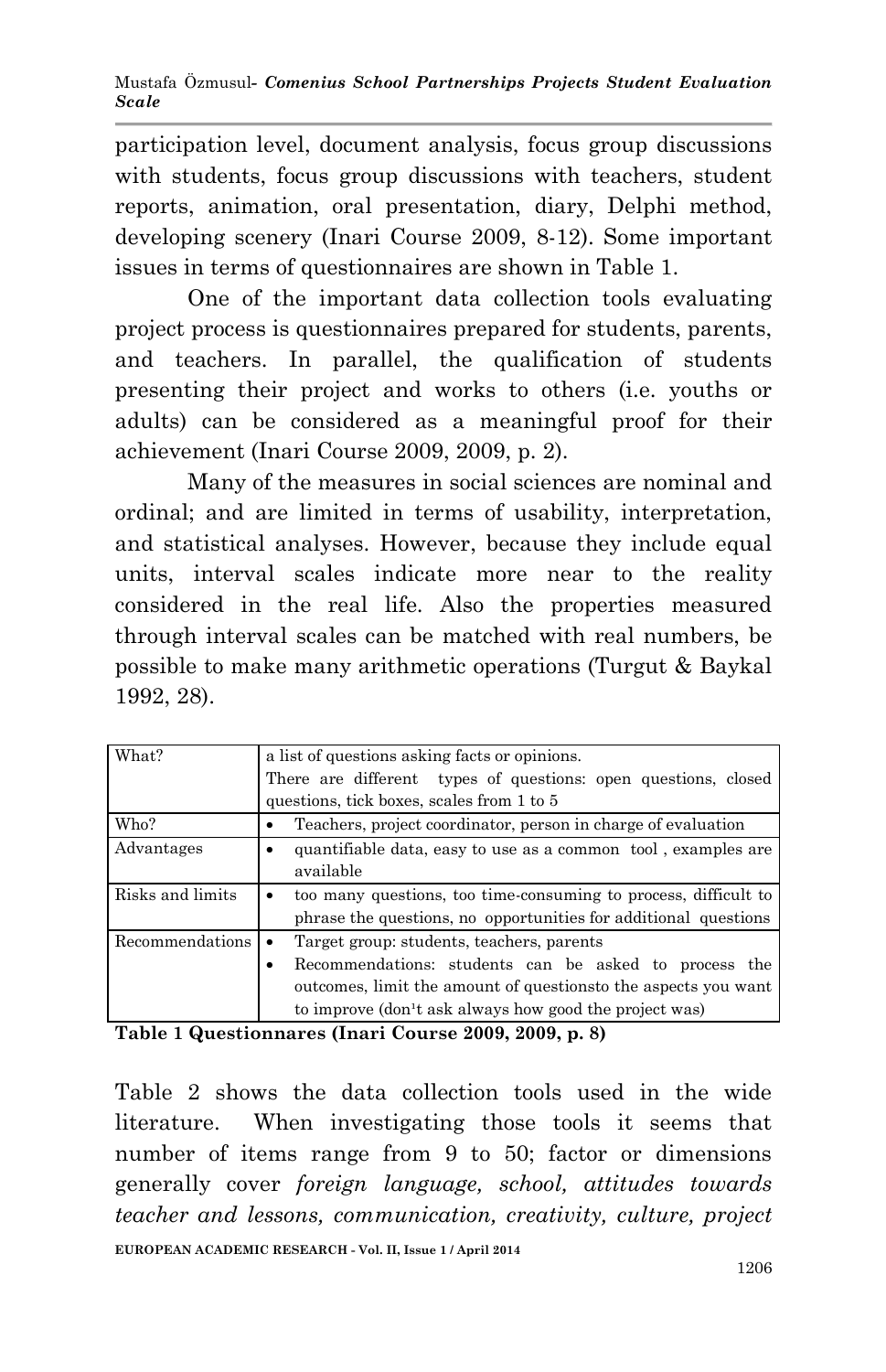#### Mustafa Özmusul*- Comenius School Partnerships Projects Student Evaluation Scale*

*process, personal development, quality of education, participation, EU dimension,* and *competency.* 

| Researcher   | Sample /       | Data collection          | <b>Factors/dimensions</b> | Number   |
|--------------|----------------|--------------------------|---------------------------|----------|
|              | Study group    | tool                     |                           | of items |
| Aydogan &    | 84 students    | Scale of Impact of       | - Attitudes towards       | 34       |
| Sahin (2006) | (primary-      | Comenius School          | school and                |          |
|              | secondary)     | Partnership              | teachers                  |          |
|              |                | Projects on              | - Attitudes towards       |          |
|              |                | Education                | lessons                   |          |
|              |                |                          | - Communication and       |          |
|              |                |                          | creativity                |          |
|              |                |                          | - Learning foreign        |          |
|              |                |                          | language                  |          |
|              |                |                          | - Cultural attitudes      |          |
| Haspolatli   | 46 project     | Questionnaire of         | - Project preparation     | 28       |
| (2006)       | coordinators   | project                  | process                   |          |
|              |                | coordinators' views      | - Project                 |          |
|              |                | about CSPP               | implementation process    |          |
|              |                |                          | - Progress of projects    |          |
| Bahadir      | 2008 teachers  | Questionnaire            | - Data collection tool    | 24       |
| (2007)       | 178 students   | measuring school         | for teachers              |          |
|              |                | administrators and       | - Data collection tool    |          |
|              |                | teachers' views          | for                       |          |
|              |                | about the project        | administrators            |          |
|              |                | preparation              |                           |          |
|              |                | according to             |                           |          |
|              |                | Comenius                 |                           |          |
|              |                | programme among          |                           |          |
|              |                | EU education             |                           |          |
|              |                | programmes               |                           |          |
| Acir (2008)  | 140 teachers   | Questionnaire/scale      | - implementation          | 26       |
|              |                | for determining          | process,                  |          |
|              |                | views about the          | - planning                |          |
|              |                | progress of              | - implementation          |          |
|              |                | Comenius projects        | - results                 |          |
|              |                | at schools               |                           |          |
| Tumen        | 30 teachers    | Scale of                 | Teachers' views about     | 50       |
| (2008)       |                | determining views        | the completed projects    |          |
|              |                | on the effect of         |                           |          |
|              |                | Comenius projects        |                           |          |
| Dilekli      | 78 students;   | - Teacher-               | - Impact on lessons and   | 21       |
| (2008)       | 52 teachers;   | Administrator            | schools                   |          |
|              | 15             | question form            | - Personal development    |          |
|              | administrators | $\cdot$ student question |                           |          |
|              |                | form                     |                           |          |
| Kulaksiz     | 762 student    | Student evaluation       | - Quality in education    | 44       |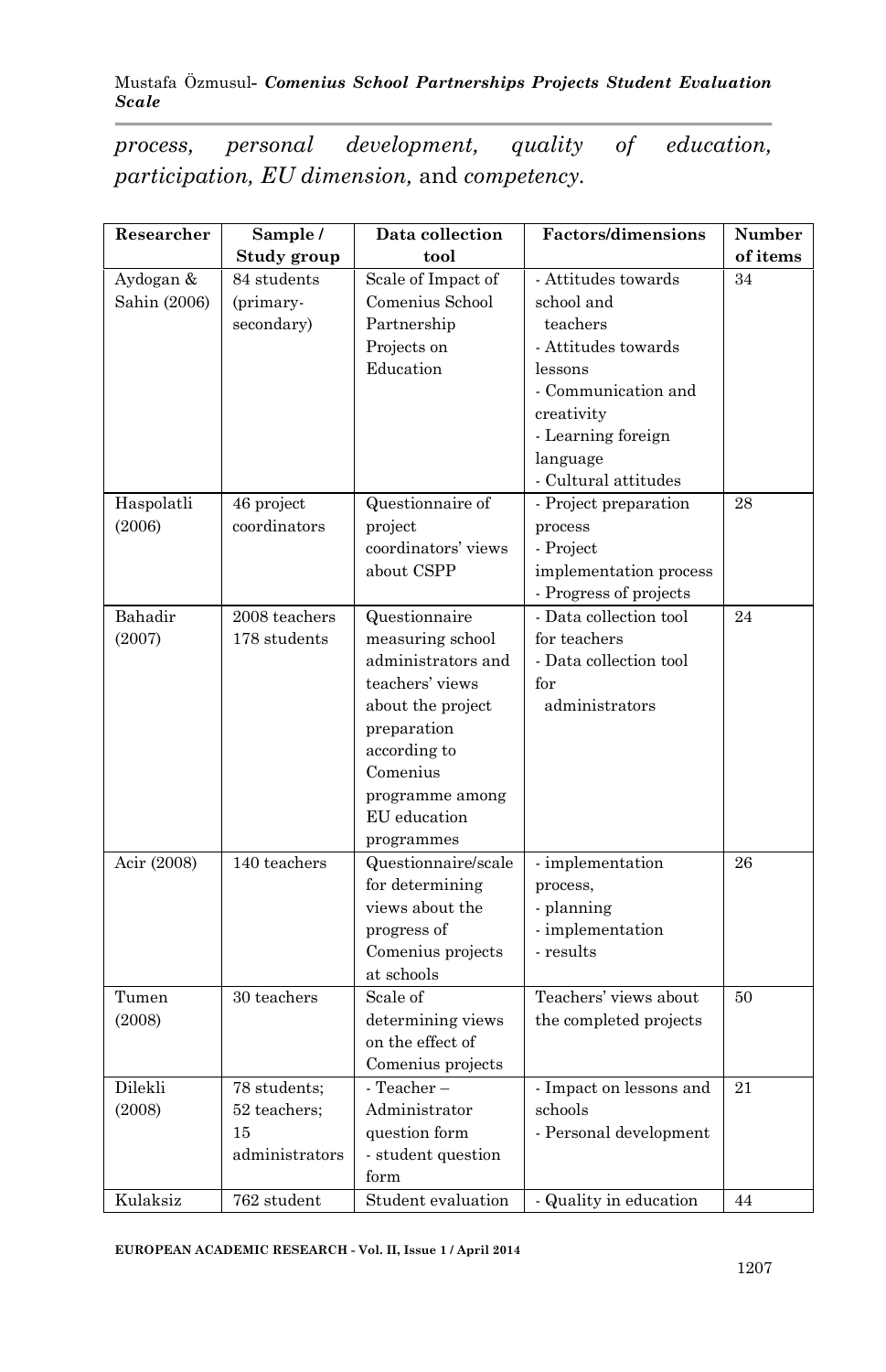| (2010)                                   |                                                         | scale of CSPP                                                                        | - Language learning<br>- Intercultural<br>communication<br>- Participation                                                                                                                  |    |
|------------------------------------------|---------------------------------------------------------|--------------------------------------------------------------------------------------|---------------------------------------------------------------------------------------------------------------------------------------------------------------------------------------------|----|
| Akpinar<br>(2006)                        | 168 student                                             | Questionnaire<br>determining<br>student's image on<br>EU                             | Image on EU                                                                                                                                                                                 | 11 |
| Turkoglu &<br>Turkoglu<br>(2006)         | 6 school<br>administrator;<br>10 coordinator<br>teacher | Interview form of<br>administrator and<br>coordinator                                | Projects' recognition;<br>impact on student,<br>teacher, and institution                                                                                                                    | 9  |
| DG<br>Education<br>and Culture<br>(2007) | 7903<br>Comenius<br>school leaders<br>(coordinator)     | Questionnaire<br>determining effect<br>of Comenius School<br>Partnership<br>Projects | - communication in<br>foreign language<br>understanding/knowing<br>behaviors and attitudes<br>- self efficiency<br>- social competency<br>- specialization and<br>methodology<br>competency | 30 |

Mustafa Özmusul*- Comenius School Partnerships Projects Student Evaluation Scale*

**Table 2. The data collection tools in the content of CSPP**

### **Purpose**

The purpose of this study is to develop a valid student evaluation scale instrument for European Union Comenius School Partnerships Projects (CSPP). For this purpose, a scale is developed to determine the contribution of the projects to which issues and in which levels are.

# **Significance**

The monitoring and evaluation is an important part of Comenius School Partnership Projects; and during the project application process, the questions regarding how the monitoring and evaluation would be performed are being asked on the application form. In addition, it requires that the schools should collect available data for their evaluations for the progress and final reports. In turn, it is clear that available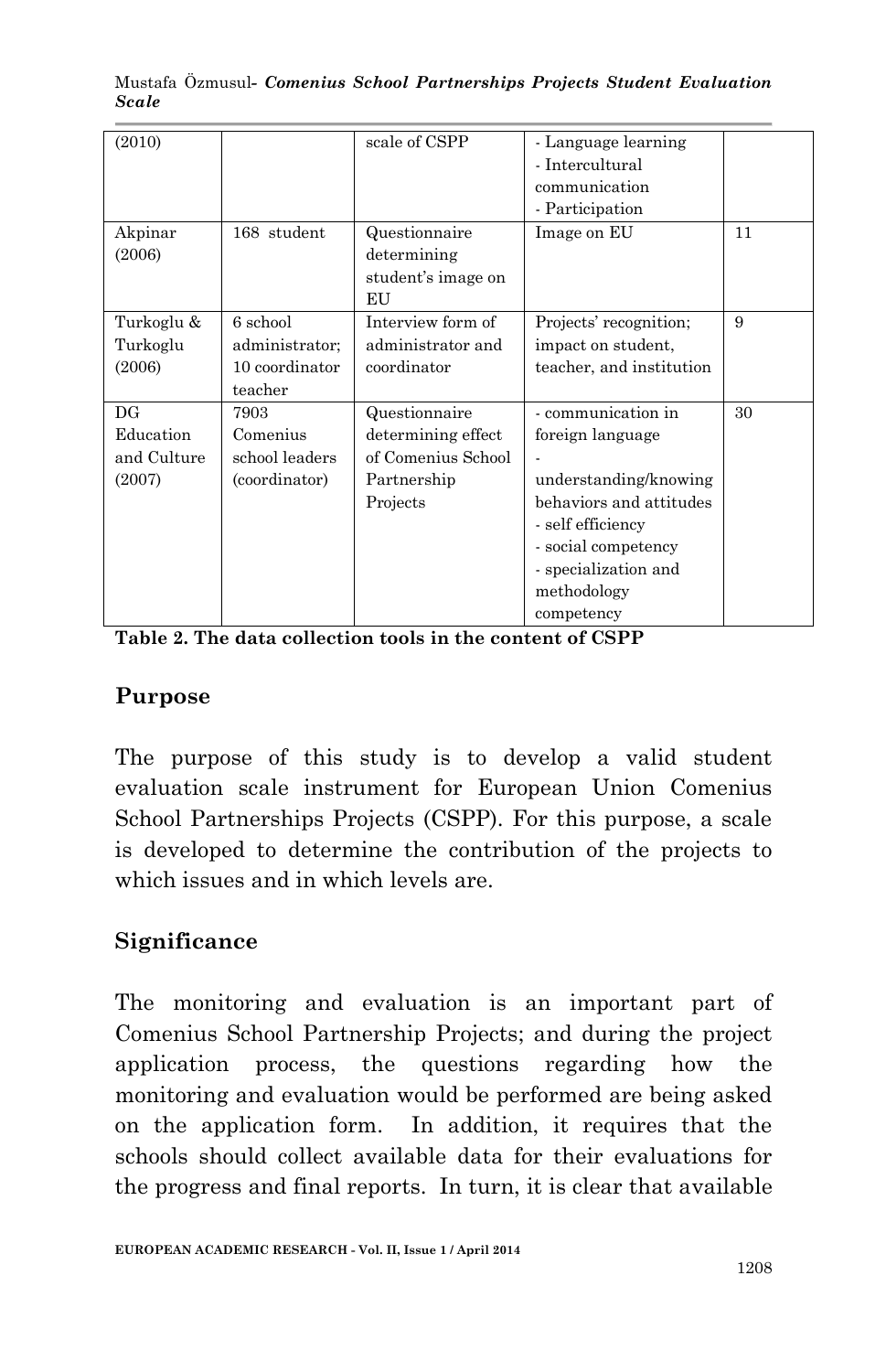Mustafa Özmusul*- Comenius School Partnerships Projects Student Evaluation Scale*

data collecting tools are required for the Comenius School Partnership Projects.

# **Method**

## **Participants**

Study group included 225 upper primary covering  $6<sup>th</sup>$ ,  $7<sup>th</sup>$  and 8th classes students in the academic year 2011-2012 in Polatli in Ankara in Turkey.

### **Procedure**

The data collecting tools were prepared in Turkish and used in the study as followed: The four point Likert scale to collect the expert views; pre-draft form for pre-group; and draft-form for study group. Using these tools, the following steps were performed to develop scale in accordance to principles of scale development: preparation of item pool based on collecting the students and teachers views and writing the items; reviewing the items to check whether they are clear and understandable, and collecting the expert views whether the items are suitable or not; preparing pre-draft form and implementing into pregroup; developing the draft-form according to the results derived from the pre-group implementation, and implementing into study group; and preparing the scale instrument after the results of validation and reliability (exploratory and confirmatory analysis; item-total correlation) studies.

The first step in developing scale was the preparation of item pool reflecting main dimensions of CSPP. Through this process, when writing the items the following dimensions were considered: *language skills, interest to lessons, motivation, cooperation and team skills, problem solving, critical thinking, creativity, art, music/hand craft skills, ICT, intercultural interaction, cultural awareness, cultural heritage, basic skills (math, science,* and *reading, social skills, active citizenship, selftrust, interaction with individuals with special learning needs,*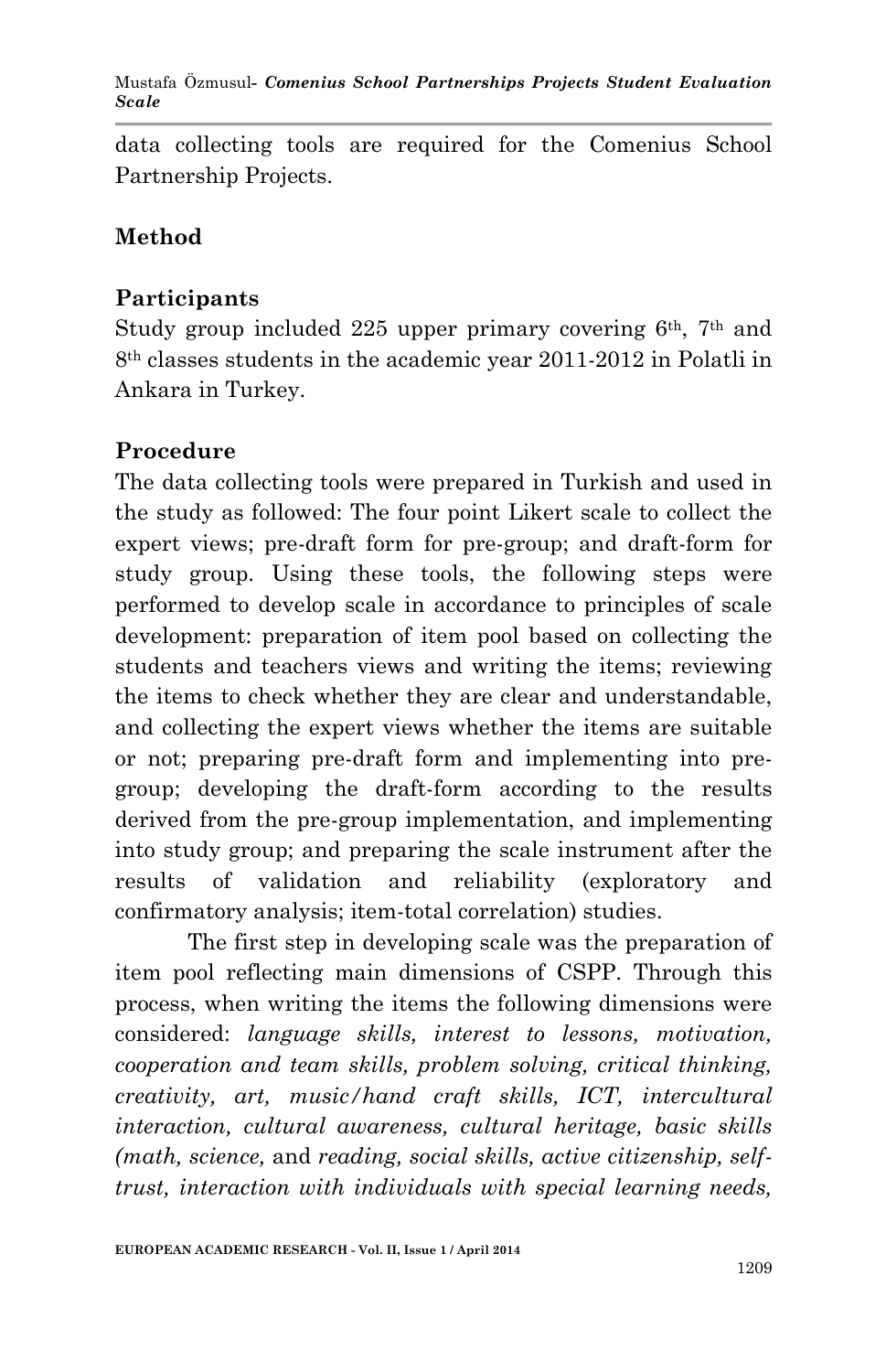Mustafa Özmusul*- Comenius School Partnerships Projects Student Evaluation Scale*

*ethical values, EU citizenship and EU dimension.* In accordance to those dimensions, 66 items in total were consisted of item pool through investigating literature, and views of students and teachers.

# **Specialist review**

Five specialists' views on whether the items are suitable or not were collected through a review form scaling from 1 to 4 (*1 available; 2-slightly review; 3-seriously review; 4- not available)*. The responses were used to create *index of content validity* to check the content validity of scale. Index of content validity was derived from dividing response categories of *available* or *slightly review* dividing by *seriously review* or *not available*. After investigating index values the items having below 0,80 were excluded from the form. By this way 28 items were excluded.

# **Preparing pre-draft form and implementing into pregroup**

After excluding 28 items on basis of specialists' review, *predraft form* was prepared with the rest 38 items. Pre-draft form was applied into pre-group for the purpose of checking clarity. After completed this process, 17 items were excluded, and 21 items were remained.

# **Deriving the draft-form and implementing it into study group**

Draft-form was derived with remained 21 items on the basis of four point Likert scale range from 1="strongly disagree" to 4="strongly agree" and was applied into study group consisting of 225 students. Among 225 student draft-forms, 18 were rejected due to filling incompletely, coding same response for all items or making patterns etc. Consequently, statistical analyses for validity and reliability were performed with 207 draft-forms.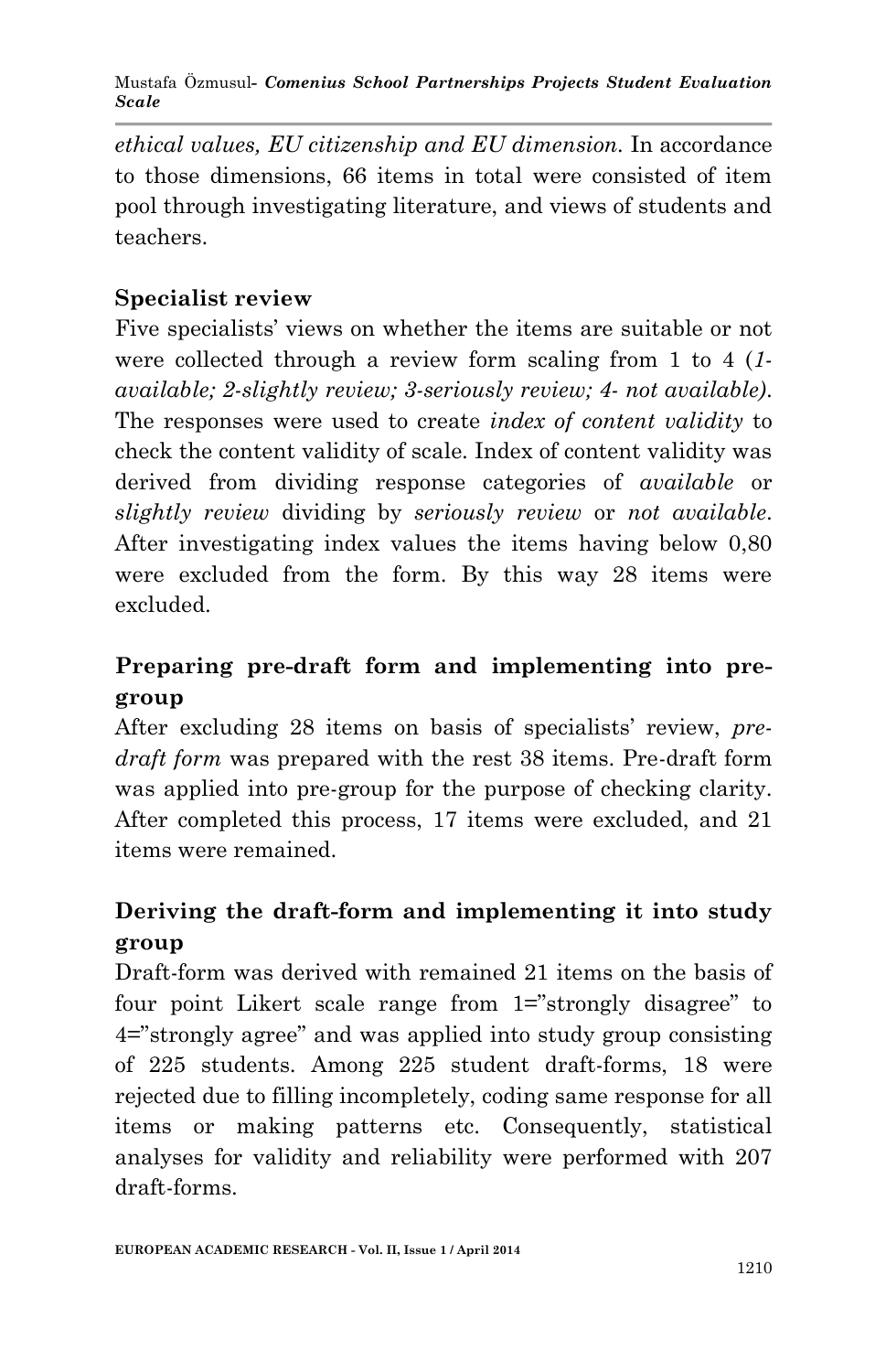Mustafa Özmusul*- Comenius School Partnerships Projects Student Evaluation Scale*

The data derived from draft-forms were analyzed through SPSS® and LISREL® software. 207 students' responses upon the 21 items were implemented into Exploratory Factor Analysis (EFA) with method of principal component analysis to determine the structure of scale. Factor loads were ensured at least .30 in terms of distinctiveness (Buyukozturk 2007, 171). Moreover, it fulfilled that there was at least 0,10 difference among the factor loads to prevent that the items taking part in more than one factor coincided with another one. In parallel, the related items not meeting this condition were excluded from scale.

# **Results**

# **Exploratory Factor Analysis (EFA)**

To investigate the structure underlying variables, and to reach a constant and simple structure, EFA was performed. The appropriateness of data for factor analysis was investigated through *Kaiser-Meyer-Olkin* (KMO) coeffcient and *Barlett Sphericity* test given on Table 3. Since the KMO was higher than 0.60, and Barlett test was significant, the data were found to be appropriate for factor analysis (Buyukozturk 2007, 126).

| Kaiser-Meyer-Olkin Measure of Sampling | Bartlett's Test of Sphericity |     |      |
|----------------------------------------|-------------------------------|-----|------|
| Adequacy.                              | Approx. Chi-Square            | df  | Sig. |
| .897                                   | 1161.976                      | 231 | .000 |
|                                        |                               |     |      |

### **Table 3 The results of KMO and Bartlett's Test**

Two inappropriate items from draft-form were excluded on the consequence of factor analysis. After this operation, the factor analysis was repeated, and its results were summarized in Table 4. The results of repeated and rotated factor analysis given in Table 4 indicate that the structure validity was supported by factor loadings having higher than .50 and at least 0.10 differences between factor loadings for the items loaded strongly on the more than one factor.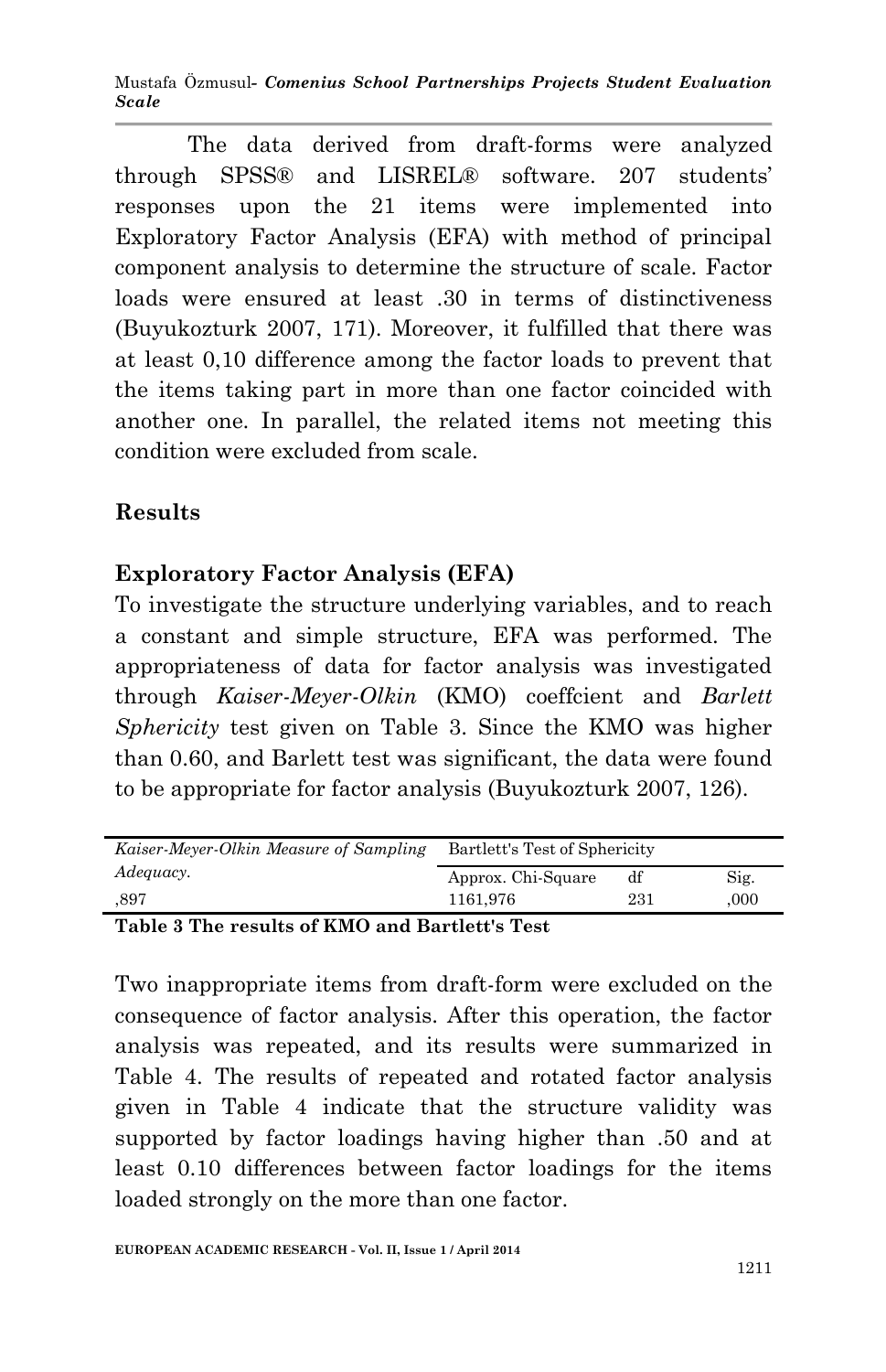Mustafa Özmusul*- Comenius School Partnerships Projects Student Evaluation Scale*

Table 4 indicates factor loadings for each variable on the consequence of rotated component matrix .The nine items loaded strongly on Factor 1, which was titled as *active citizenship*; three items loaded strongly on Factor 2, which was titled as *interest and motivation towards lessons*; four items loaded strongly on Factor 3 which was titled as *ICT*; three items loaded strongly on Factor 4 which was titled as *language skills.*

| <b>Items</b>                | Factors               |                                               |            |                           |  |
|-----------------------------|-----------------------|-----------------------------------------------|------------|---------------------------|--|
|                             | Active<br>citizenship | Interest and<br>motivation<br>towards lessons | <b>ICT</b> | Language<br><b>Skills</b> |  |
| s52                         | ,741                  |                                               |            |                           |  |
| s54                         | ,694                  |                                               |            |                           |  |
| s51                         | $,\!582$              |                                               |            |                           |  |
| s38                         | ,581                  |                                               |            |                           |  |
| s37                         | ,562                  |                                               |            |                           |  |
| s44                         | $,\!544$              |                                               |            |                           |  |
| $\boldsymbol{\mathrm{s}}17$ | ,540                  |                                               |            |                           |  |
| s39                         | $,\!523$              |                                               |            |                           |  |
| s41                         | ,509                  |                                               |            |                           |  |
| $^{\rm s8}$                 |                       | ,730                                          |            |                           |  |
| $\rm s7$                    |                       | ,706                                          |            |                           |  |
| s9                          |                       | ,573                                          |            |                           |  |
| s25                         |                       |                                               | ,690       |                           |  |
| s26                         |                       |                                               | ,674       |                           |  |
| s28                         |                       |                                               | ,576       |                           |  |
| s27                         |                       |                                               | ,562       |                           |  |
| s1                          |                       |                                               |            | ,709                      |  |
| $^{\mathrm{s3}}$            |                       |                                               |            | ,612                      |  |
| s5                          |                       |                                               |            | ,535                      |  |

**Table 4 Factor loadings**

Table 5 shows that the actual factors that were extracted and total variance explained with eigenvalues. Results of factor analysis display that the student evaluation scale for CSPP revealed four strong factors with eigenvalue of above 1.0, accounting for 52 percent of the variance in the items. In sum up, after the analyses intended for validity and reliability, student evaluation scale for CSPP consisting of 19 items with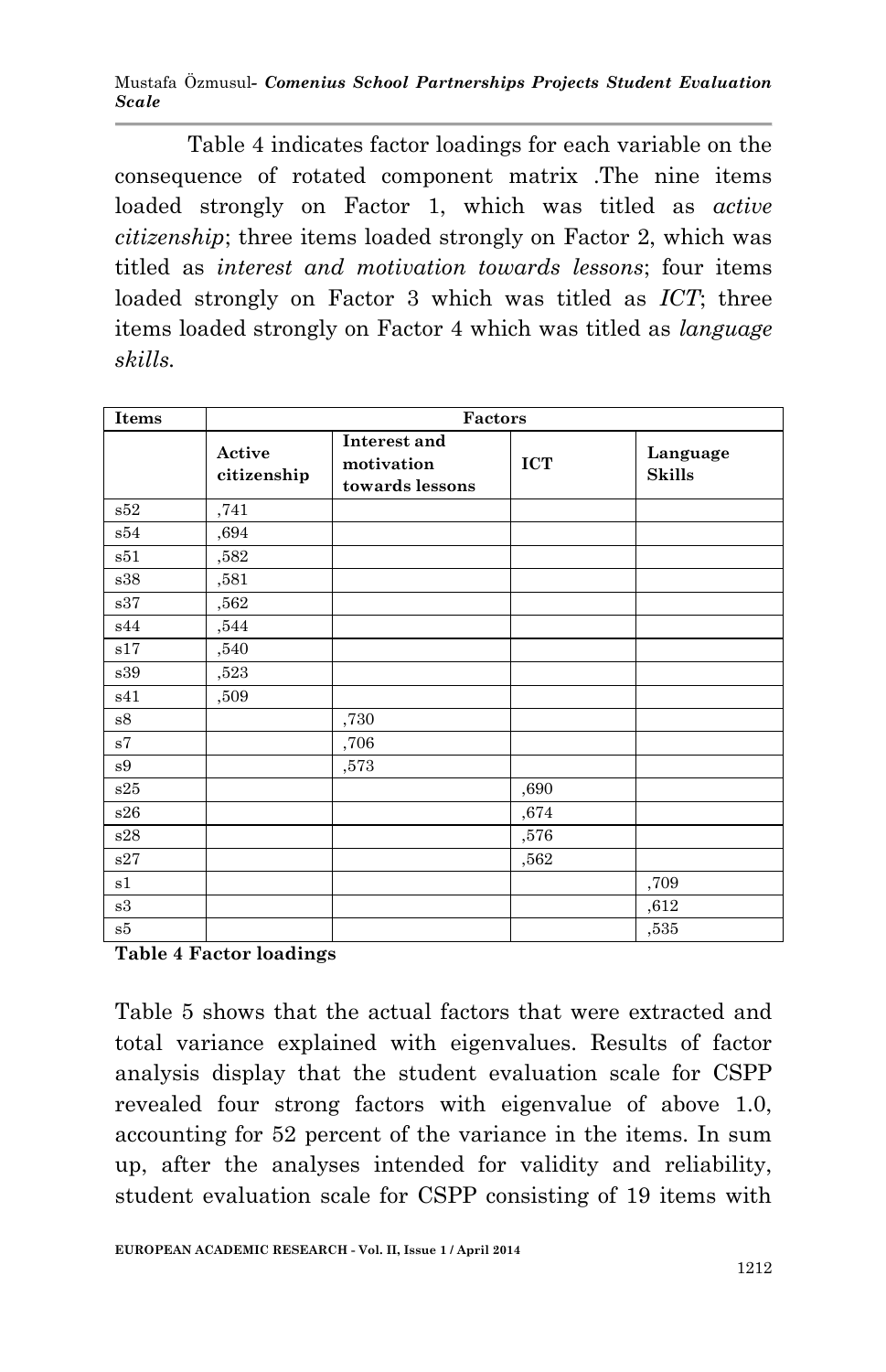| Component      |       | <b>Initial Eigenvalues</b> |              |  |  |
|----------------|-------|----------------------------|--------------|--|--|
|                | Total | % of Variance              | Cumulative % |  |  |
| $\mathbf{1}$   | 6.461 | 34,007                     | 34,007       |  |  |
| $\overline{2}$ | 1,393 | 7,331                      | 41,338       |  |  |
| 3              | 1,176 | 6,189                      | 47,527       |  |  |
| $\overline{4}$ | 1,101 | 5,795                      | 53,323       |  |  |
| 5              | ,979  | 5,153                      | 58,476       |  |  |
| 6              | ,867  | 4,563                      | 63,039       |  |  |
| $\overline{7}$ | ,801  | 4,218                      | 67,257       |  |  |
| 8              | ,778  | 4,093                      | 71,350       |  |  |
| 9              | ,695  | 3,655                      | 75,006       |  |  |
| 10             | ,668  | 3,517                      | 78,522       |  |  |
| 11             | ,594  | 3,126                      | 81,649       |  |  |
| 12             | ,577  | 3,036                      | 84,685       |  |  |
| 13             | .547  | 2,880                      | 87,565       |  |  |
| 14             | ,485  | 2,553                      | 90,119       |  |  |
| 15             | ,441  | 2,321                      | 92,439       |  |  |
| 16             | ,413  | 2,176                      | 94,616       |  |  |
| 17             | .384  | 2,023                      | 96.639       |  |  |
| 18             | ,347  | 1,824                      | 98,464       |  |  |
| 19             | ,292  | 1,536                      | 100,000      |  |  |

four factors was derived.

**Table 5 Results of factor analysis of total variance explained** Confirmatory Factor Analysis (CFA)

CFA was performed, and confirmed four-factor structure. As indicated the standardized results of it in Figure 1,  $x^2$  /df = 357/146, RMSEA=0.08 suggested that adequate confirmatory indexes were obtained.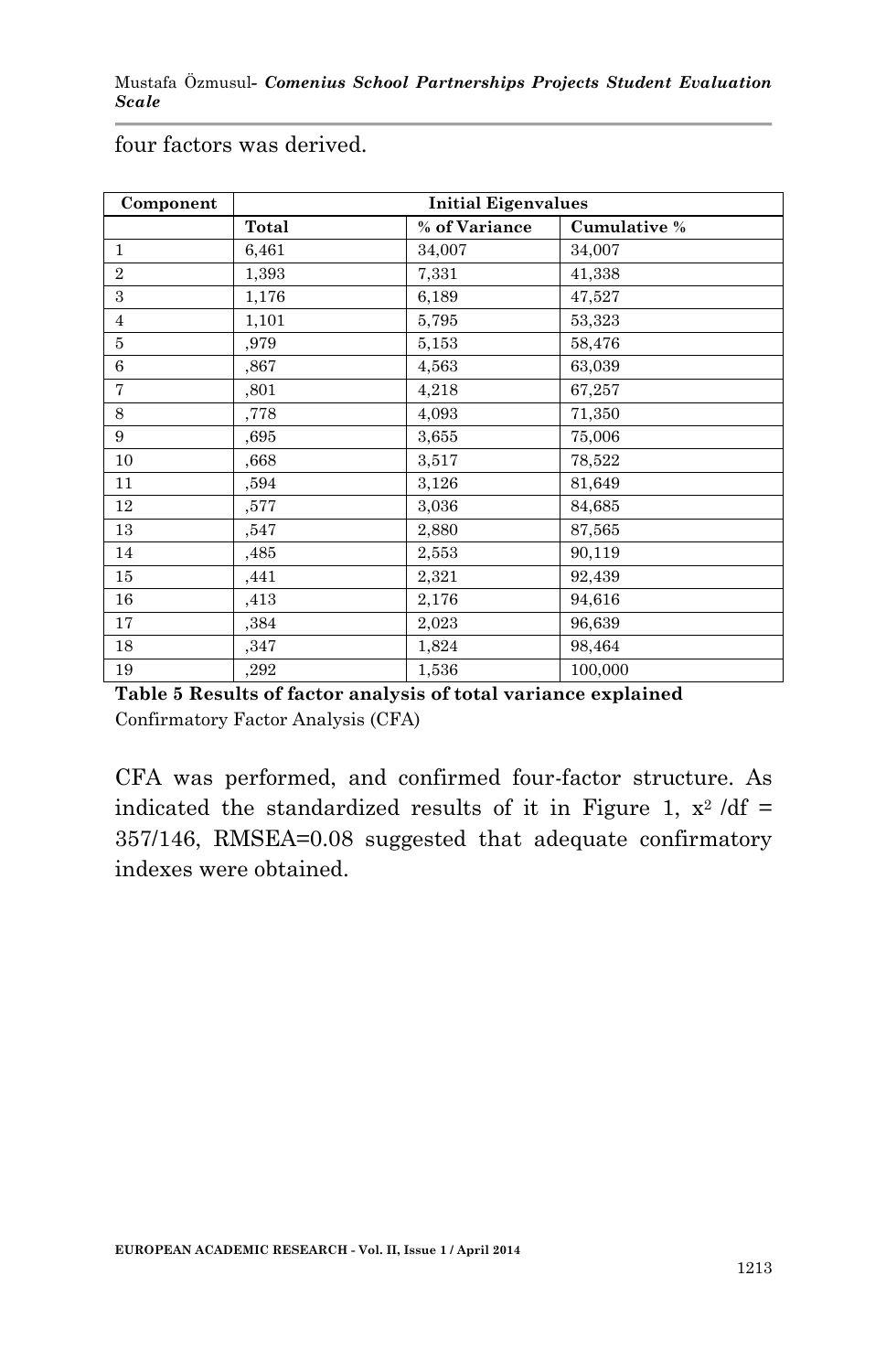Mustafa Özmusul*- Comenius School Partnerships Projects Student Evaluation Scale*



Chi-Square-356.73, df-146, P-value-0.00000, RMSEA-0.084

#### **Figure 2. Standardized results**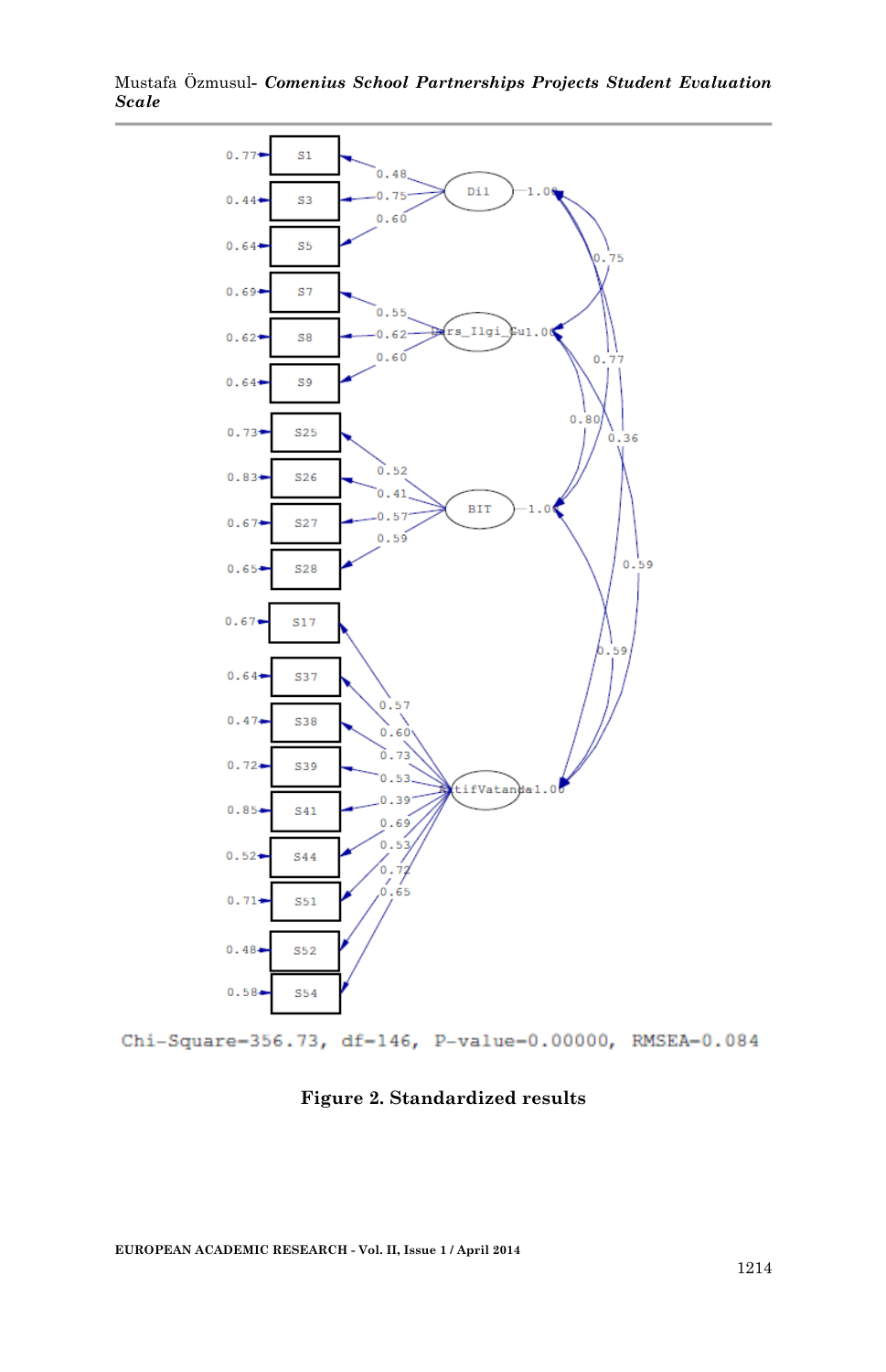| Factors                              | <b>Items</b>   | <b>Standardized</b><br>Loadings | t-value | $\mathbf{R}^2$ |
|--------------------------------------|----------------|---------------------------------|---------|----------------|
|                                      | 17             | .57                             | 8.32    | 0.33           |
|                                      | 37             | .60                             | 8.88    | 0.36           |
|                                      | 38             | .73                             | 11.40   | 0.53           |
|                                      | 39             | .53                             | 7.55    | 0.28           |
| Active citizenship<br>(Aktifvatanda) | 41             | .39                             | 5.45    | 0.15           |
|                                      | 44             | .69                             | 10.58   | 0.48           |
|                                      | 51             | .53                             | 7.65    | 0.29           |
|                                      | 52             | .72                             | 11.08   | 0.52           |
|                                      | 54             | .65                             | 9.78    | 0.42           |
| Interest and                         | $\overline{7}$ | .55                             | 7.35    | 0.31           |
| motivation towards                   | 8              | .62                             | 8.31    | 0.38           |
| lessons<br>(Ders_Ilgi_Gu)            | 9              | .60                             | 7.99    | 0.36           |
|                                      | 25             | .52                             | 6.86    | 0.27           |
| ICT                                  | 26             | .41                             | 5.34    | 0.17           |
| (BIT)                                | 27             | .57                             | 7.65    | 0.33           |
|                                      | 28             | .59                             | 7.87    | 0.35           |
|                                      | $\mathbf{1}$   | .48                             | 6.29    | 0.23           |
| Language skills<br>(Dil)             | 3              | .75                             | 10.20   | 0.56           |
|                                      | 5              | .60                             | 8.17    | 0.36           |

Mustafa Özmusul*- Comenius School Partnerships Projects Student Evaluation Scale*

**Table 6**. **CFA - standardized factor loadings**

Also Table 6 shows that factor loadings were statistically significant when investigated the t values.

#### **Reliability Analysis**

Table 7 indicates the results of item analysis. Item-total correlation coefficients ranged from .35 to .63. The items also have high Chronbach's Alpha coefficients with above 0.88. When considered the results, the items in the scale had good internal consistency.

| Items | Scale mean<br>If item<br>deleted | Scale<br>variance if<br>item deleted | Corrected<br>item-total<br>correlation | Cronbach's Alpha<br>if item deleted |
|-------|----------------------------------|--------------------------------------|----------------------------------------|-------------------------------------|
| s51   | 52,81                            | 114,191                              | .532                                   | .884                                |
| s52   | 52.88                            | 113,339                              | .554                                   | .884                                |
| s54   | 52.85                            | 115,481                              | .491                                   | .886                                |
| s37   | 52.78                            | 116,005                              | .474                                   | .886                                |
| s38   | 52.98                            | 112.928                              | .599                                   | .882                                |
| s44   | 52.79                            | 116,226                              | .503                                   | .885                                |

**EUROPEAN ACADEMIC RESEARCH - Vol. II, Issue 1 / April 2014**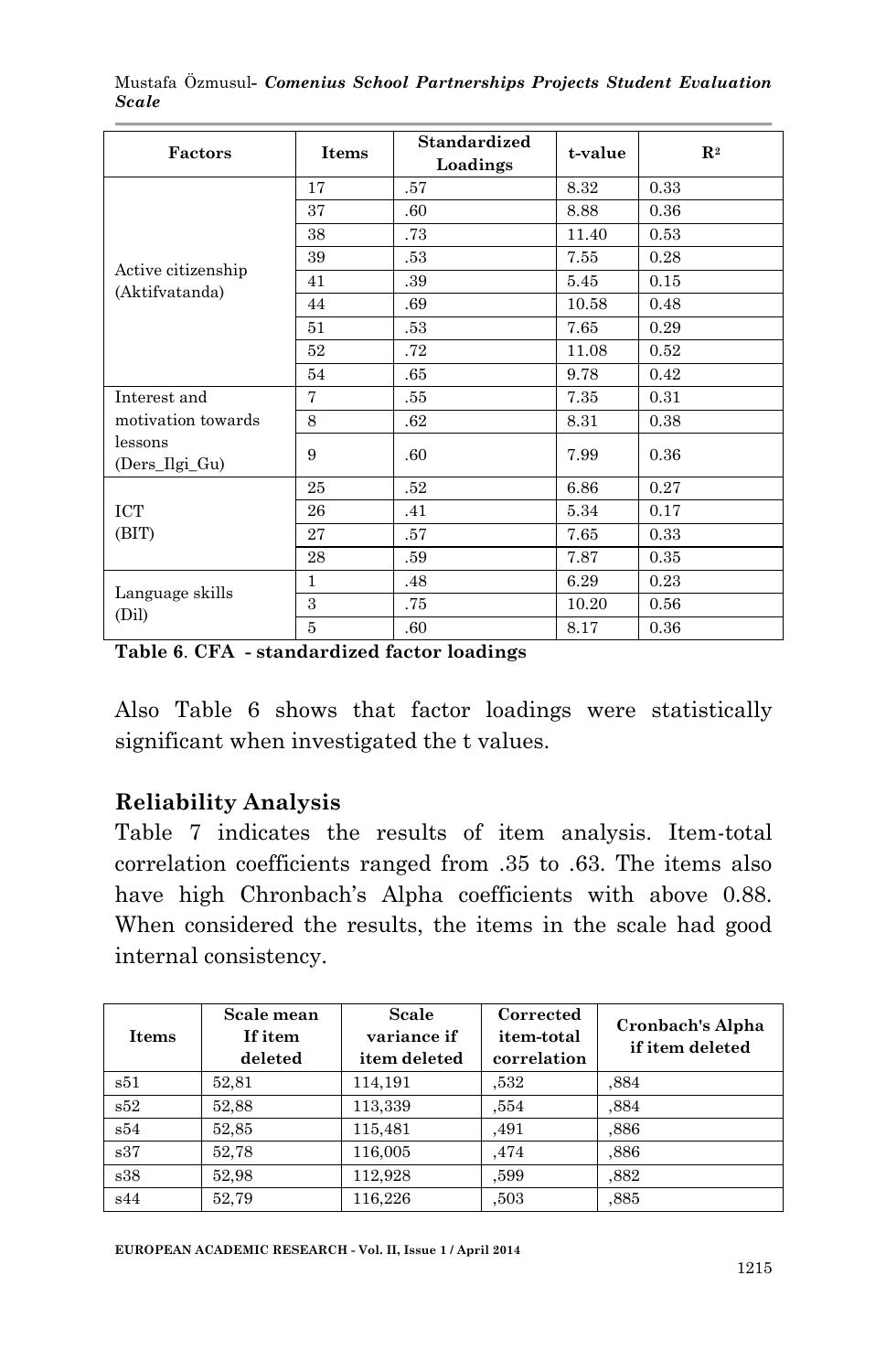| s17 | 52.73 | 114,664 | ,558 | .884 |
|-----|-------|---------|------|------|
| s41 | 52.83 | 114,786 | ,543 | ,884 |
| s39 | 52,87 | 114,031 | .542 | ,884 |
| s9  | 52.82 | 112,172 | ,638 | .881 |
| s8  | 52.86 | 118,111 | ,352 | ,890 |
| s7  | 52.85 | 114.151 | ,558 | ,883 |
| s25 | 52.68 | 117,583 | ,436 | ,887 |
| s26 | 52.75 | 116.249 | ,500 | .885 |
| s27 | 52.93 | 114,756 | .521 | .885 |
| s28 | 52.90 | 113.105 | .584 | .883 |
| s1  | 52.89 | 114,647 | .518 | .885 |
| s3  | 52,71 | 116.074 | ,477 | ,886 |
| s5  | 52.88 | 117,267 | .404 | .888 |

Mustafa Özmusul*- Comenius School Partnerships Projects Student Evaluation Scale*

**Table 7. Item-Total Statistics**

### **Limitations**

This study was applied in upper primary students in public schools. It is noteworthy that further studies with larger samples should be implemented to determine the factor structure across different age, group, and cultures. On the other hand the present study was conducted in Turkish. In turn, the validity and reliability analyses were made on Turkish forms. Further international analyses which would be in different languages on the basis of English version suggested by author in Appendix II improve the validity and reliability of findings of present study.

### **Conclusion**

It is clear that appropriate measure tools are needed to investigate the impacts of Comenius School Partnership Projects (CSPP) as a part of education programme of European Union which is one of the most popular international education programmes. To address this issue, the present study aimed to develop a validity and reliable a student evaluation scale for CSPP. In the present study, applying scale development processes, student evaluation scale for CSPP with 19 items and four factors entitling *active citizenship, interest-motivation to*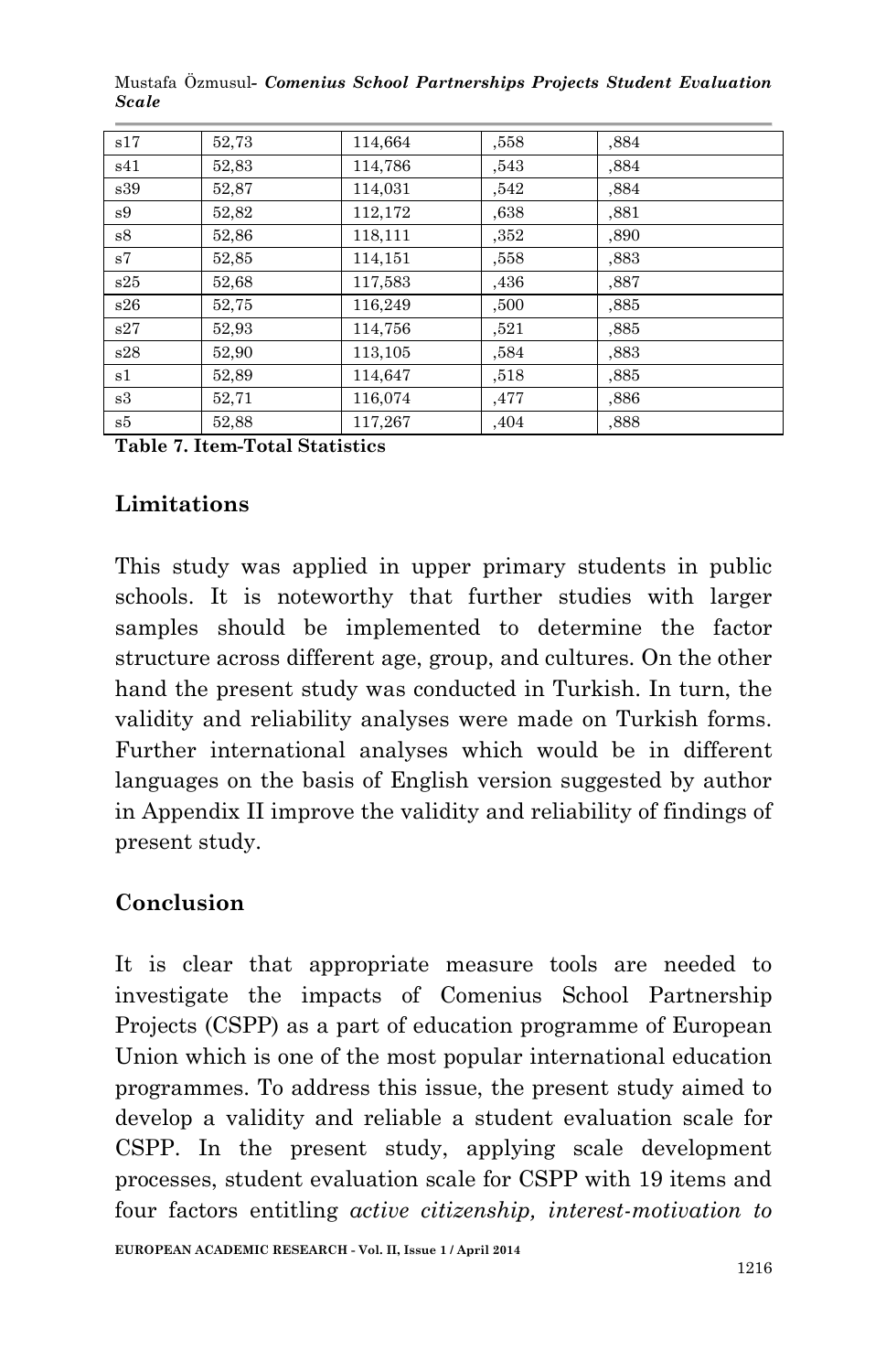Mustafa Özmusul*- Comenius School Partnerships Projects Student Evaluation Scale*

*lessons, ICT (Information and Communication Technologies)*  and *language skills* emerged*.* These four factors explain 52.32 percent of total variance.

The results of this study have been considerable in terms of determining what the level of contribution of the projects is and in terms of caring out a reliable monitoringevaluation process in the schools participated in Comenius project. And also this developed scale in terms of the items and factors can make significant contribution to other collecting tools.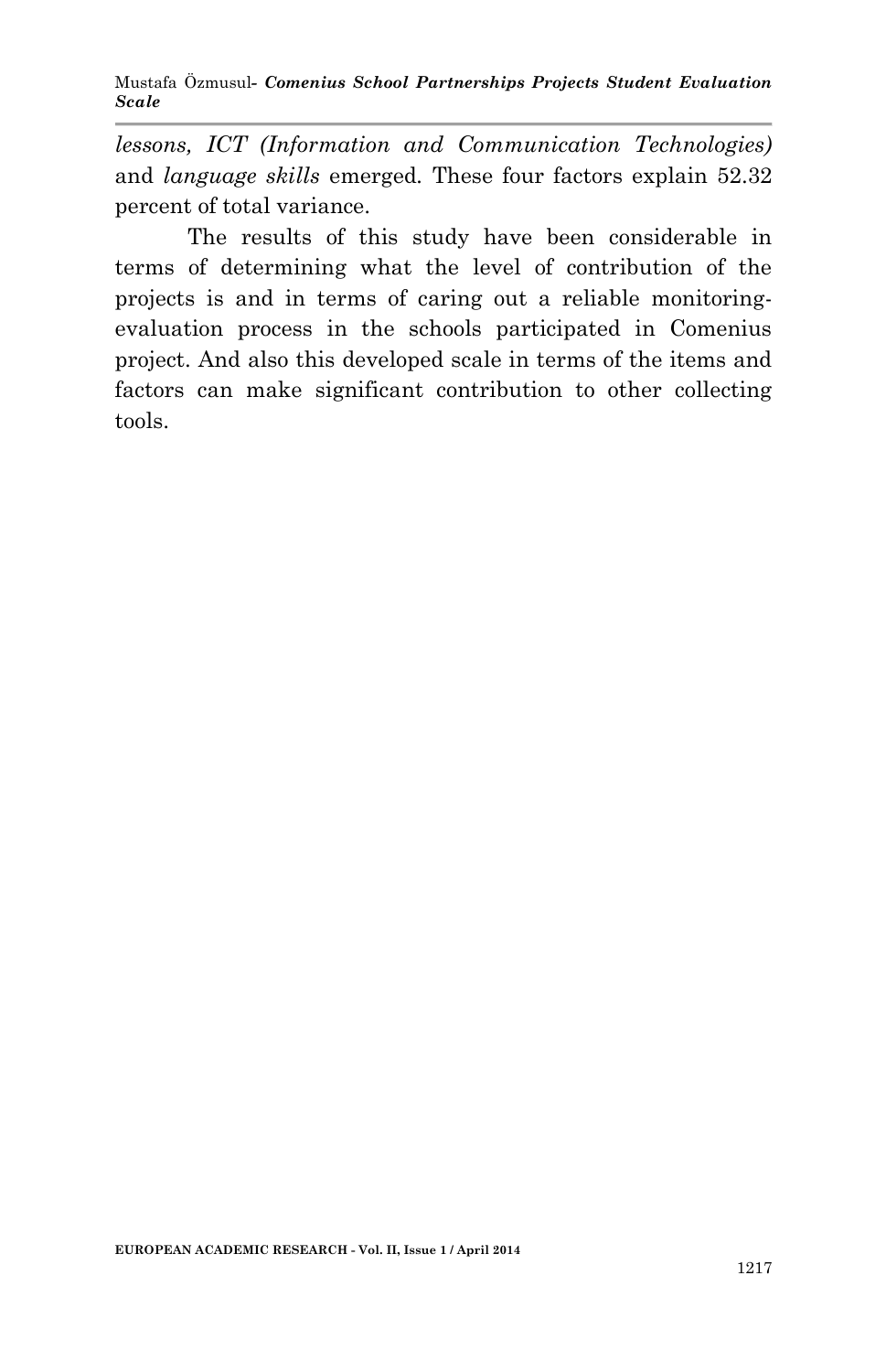## **APPENDIX II. Turkish Version of student evaluation scale for CSPP with dimensions**

#### **(COMENIUS OKUL ORTAKLIKLARI PROJESI OGRENCI DEGERLENDIRME OLCEGI)**

|   | Bu okulda yürütülen Comenius projesi, öğrencilerin                                                                                                    | Hic     | Az                            | Orta derece                             | Cok                           |  |  |  |
|---|-------------------------------------------------------------------------------------------------------------------------------------------------------|---------|-------------------------------|-----------------------------------------|-------------------------------|--|--|--|
|   |                                                                                                                                                       | Katıl-  | Katılı-                       | Katılı-                                 | Katılı-                       |  |  |  |
|   |                                                                                                                                                       | miyorum | yorum                         | yorum                                   | yorum                         |  |  |  |
|   | <b>Aktif Vatandaslık</b>                                                                                                                              |         |                               |                                         |                               |  |  |  |
|   | $17$ - bir sorunun çok fazla çözümünün olabileceğini düşünmelerini sağlamıştır.                                                                       |         |                               |                                         |                               |  |  |  |
|   | $37$ bilinçli bir insan olmanın topluma yapacağı etkiyi anlamalarını sağlamıştır.                                                                     |         |                               |                                         |                               |  |  |  |
|   | 38 - okul dışındaki kurum ve kuruluşlarla (Ör. Belediye, dernek, vakıf, şirket,<br>gibi) isbirliği yapmanın önemini kavramıslardır.                   |         |                               |                                         |                               |  |  |  |
|   | 39 - toplumu bilinçlendirmenin önemini anlamalarını sağlamıştır                                                                                       | ▁▏,     |                               |                                         |                               |  |  |  |
|   | 41 - doğayı korumak ve geliştirmek için insanlara düşen görevleri daha fazla<br>önemsemelerini sağlamıştır.                                           | $\Box,$ | $\Box_{\scriptscriptstyle 2}$ |                                         | $\Box_{\scriptscriptstyle 4}$ |  |  |  |
|   | 44 - sorumlu bir insan olmanın gereğini anlamalarını sağlamıştır.                                                                                     |         |                               |                                         |                               |  |  |  |
|   | 51 - başarısızlık karşısında vazgeçmemeyi öğrenmelerini sağlamıştır.                                                                                  |         |                               |                                         |                               |  |  |  |
|   | 52 - engelli insanları daha iyi anlamalarını sağlamıştır.                                                                                             |         |                               |                                         |                               |  |  |  |
|   | 54 - engelli insanlara yardım etmenin önemini daha iyi anlamalarını<br>sağlamıştır.                                                                   | $\Box,$ |                               |                                         |                               |  |  |  |
|   | Derslere olan ilgi, güdülenme                                                                                                                         |         |                               |                                         |                               |  |  |  |
|   | ders çalışırken yeni yöntemler kullanmalarını sağlamıştır.                                                                                            |         |                               |                                         |                               |  |  |  |
| 8 | derslere karşı olan olumsuz tutumlarını azaltmıştır.                                                                                                  |         |                               |                                         |                               |  |  |  |
| 9 | derslerde daha istekli olmalarını sağlamıştır.                                                                                                        | □.      |                               |                                         |                               |  |  |  |
|   | BIT (Bilgi ve İletisim Teknolojileri)                                                                                                                 |         |                               |                                         |                               |  |  |  |
|   | 25 - projede yer alan ülkelerdeki öğrencilerle internetten haberleşme<br>becerilerini geliştirmiştir                                                  | $\Box,$ |                               |                                         |                               |  |  |  |
|   | 26 - projede yer alan ülkeler hakkında bilgi edinirken bilgi teknolojilerini (ör.<br>Bilgisayar, internet gibi) kullanma becerilerini geliştirmiştir. | ▁▏,     |                               |                                         |                               |  |  |  |
|   | 27 Comenius projesinin web sitesindeki araçları (ör; forum, blog, mesajlaşma,<br>animasyon, video gibi) kullanmalarını sağlamıştır.                   | □,      |                               |                                         |                               |  |  |  |
|   | $28$ . Comenius projesinin web sitesinde yer alan bilgilere ulaşma becerilerini<br>geliştirmiştir                                                     | ⊐,      | $\Box$ ,                      | $\Box_{\scriptscriptstyle{\mathsf{3}}}$ | $\Box_{\scriptscriptstyle 4}$ |  |  |  |
|   | <b>Dil Becerileri</b>                                                                                                                                 |         |                               |                                         |                               |  |  |  |
|   | projenin uygulandığı dildeki (Ör. İngilizce) seviyelerini geliştirmiştir.                                                                             |         |                               |                                         |                               |  |  |  |
| 3 | ana dilini güzel bir şekilde kullanmalarını sağlaşmıştır.                                                                                             |         |                               |                                         |                               |  |  |  |
|   | projede yer alan ülkelerin dillerini öğrenme fırsatı bulmalarını sağlamıştır                                                                          |         |                               |                                         |                               |  |  |  |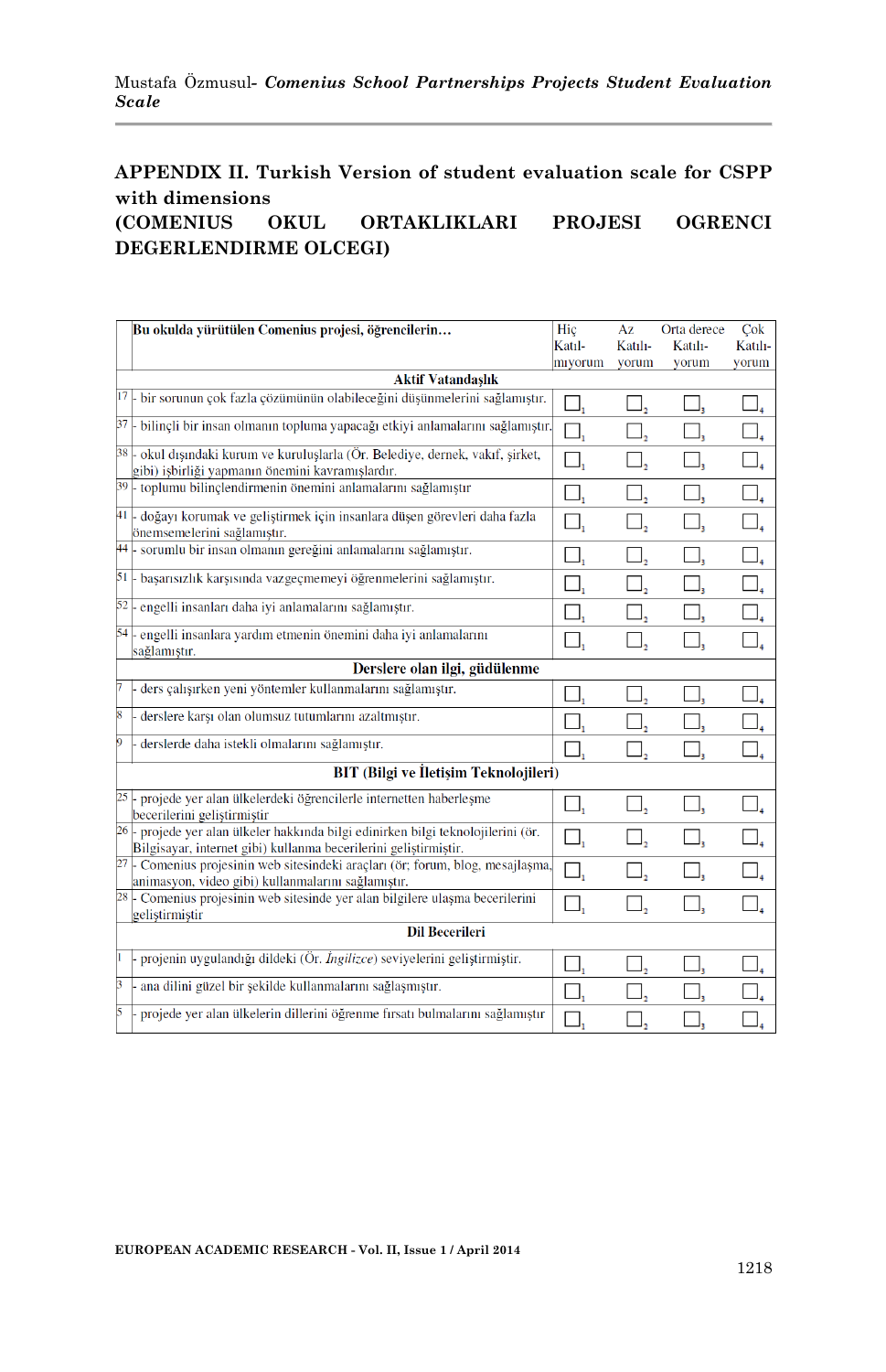#### **APPENDIX II. The English Version of student evaluation scale for CSPP with dimensions \* (Suggested by Author)**

| t     | I Comenius school partnership Project carried out at this school makes<br>students                                                                                                | Strongly<br>disagree |  | Strongly<br>agree |
|-------|-----------------------------------------------------------------------------------------------------------------------------------------------------------------------------------|----------------------|--|-------------------|
| e     |                                                                                                                                                                                   |                      |  |                   |
| m     |                                                                                                                                                                                   |                      |  |                   |
|       | <b>Active Citizenship</b>                                                                                                                                                         |                      |  |                   |
| 17    | think about that a problem has more than one solution                                                                                                                             |                      |  |                   |
| 37    | understand the impact of being conscious on the society                                                                                                                           |                      |  |                   |
|       | grasp the importance of the collaboration with relevant institutions and<br>38 organizations at the out-of-schools (e.g. city hall, associations, foundations,<br>companies etc.) |                      |  |                   |
| $39+$ | understand the importance of raising the awareness of public                                                                                                                      |                      |  |                   |
| 41    | pay attention more to the tasks of people on protecting and developing nature                                                                                                     |                      |  |                   |
| 44    | understand well necessity of becoming responsible person                                                                                                                          |                      |  |                   |
| 51    | learn to not give up when failure                                                                                                                                                 |                      |  |                   |
| 52    | understand more people with disabilities                                                                                                                                          |                      |  |                   |
| 54    | understand more the importance of helping to people with disabilities                                                                                                             |                      |  |                   |
|       | <b>Interest-Motivation to Lessons</b>                                                                                                                                             |                      |  |                   |
| 7     | use new methods while studying lesson                                                                                                                                             |                      |  |                   |
| 8     | have less negative attitudes towards lessons                                                                                                                                      |                      |  |                   |
| 9     | become more enthusiastic towards lessons                                                                                                                                          |                      |  |                   |
|       | ICT (Information and Communication Technologies)                                                                                                                                  |                      |  |                   |
| 25    | develop communication skills on internet other students in partner schools<br>participated in project                                                                             |                      |  |                   |
| 26    | develop ICT (e.g. computer, internet) skills for accessing information about the<br>countries in the projects                                                                     |                      |  |                   |
| 27    | use the tools on the web site of Comenius project (e.g. forum, blog, chatting,<br>animation, video etc.)                                                                          |                      |  |                   |
| 28    | develop skills for accession the information on the Comenius project                                                                                                              |                      |  |                   |
|       | Language Skills                                                                                                                                                                   |                      |  |                   |
| 1     | develop the skills of project's language (e.g. English)                                                                                                                           |                      |  |                   |
| 3     | use mother language efficiently                                                                                                                                                   |                      |  |                   |
| 5     | find possibility to learn the partner countries' languages                                                                                                                        |                      |  |                   |

\* **Important Note***:* The validity and reliability of scale developed in the present study was performed in Turkish given its final form in Appendix I. For that, the English version is suggested by author, and does require further validation and reliability analysis.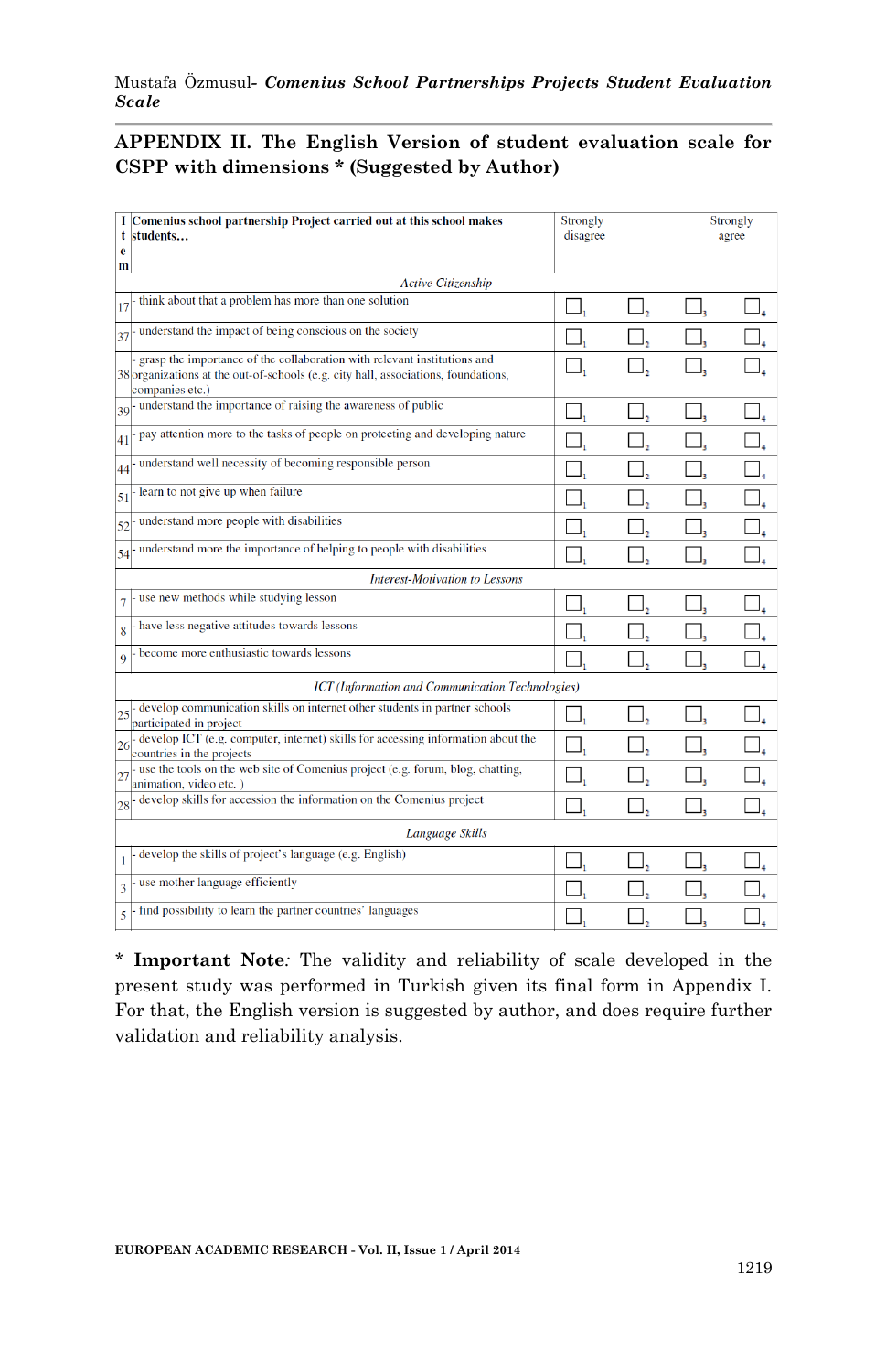Mustafa Özmusul*- Comenius School Partnerships Projects Student Evaluation Scale*

#### **BIBLIOGRAPHY:**

- Acir, E. 2008. *Searching the comenius projects process in schools.* Yeditepe Universitesi, Sosyal Bilimler Enstitusu, unpublished master thesis.
- Akpinar, B. 2006. Avrupa Birligine uyum surecinde Turk ilkogretim ogrencilerinin Avrupa Birligi *imaji. Egitimde Politika Analizleri ve Stratejik Araştirmalar Dergisi,* 1(1).
- Aydogan, I. & Sahin, A. E. 2006. The contribution of Comenius school partnership projects to achievement of Comenius objectives. *Kuram ve Uygulamada Egitim Yonetimi* 48: 455-480.
- Bahadir, H. 2007. *The opinions of the school administrators and teachers on what level they can benefit from comenius projects.* Kirikkale Universitesi Sosyal Bilimler Enstitusu, unpublished master thesis.
- Barzanò, G. 2002. "School Self-evaluation towards a European Dimension." *European Journal of Teacher Education* 25(1): 83-100.
- Buyukozturk, S. 2007. *Sosyal Bilimler icin Veri Analizi El Kitabi Istatistik, Arastirma Deseni SPSS Uygulamalari ve Yorum*. 7. Baski, Ankara, Pegem Yayinevi
- DG Education and Culture. 2007. *Impact of the Comenius School Partnerships on the participant schools final report*. Study on behalf of the European Commission, DG Education and Culture, Kassel, Germany.
- Dilekli, Y. 2008. *Analyzing effects of the comenius projects applied in Aksaray the year between 2006-2007 on students,teachers,schools and courses.* Nigde Universitesi Sosyal Bilimler Enstitusu, unpublished master thesis.
- Education and Culture DG. 2011. *Application Form Call 2011 Partnerships*. Form version: 2.5 / Adobe Reader version: 9.402. Lifelong Learning Programme.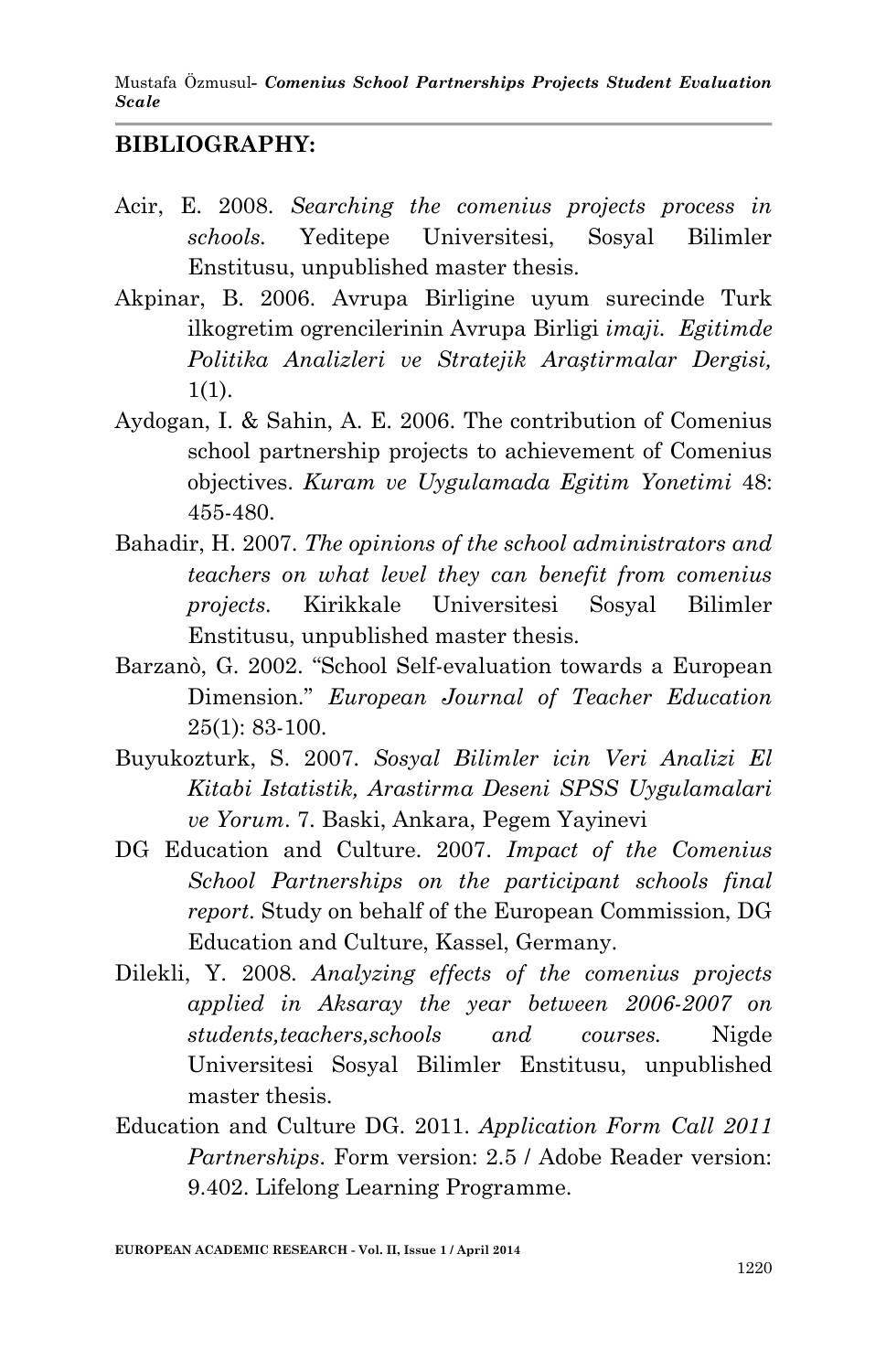Mustafa Özmusul*- Comenius School Partnerships Projects Student Evaluation Scale*

- European Commission. 2008. C*omenius School Partnerships: Handbook for schools.* European Commission, Education and Culture. http://ec.europa.eu/dgs/education\_culture/publ/pdf/ comenius/handbook08\_en.pdf.
- Gordon, J. & Caille, S. (Eds. Ulrich Teichler, Jean Gordon, Friedhelm Maiworm). 2000. Socrates 2000 evaluation study. *Study for the European Commission Contract No 1999 – 0979/001 – 001 SOC 335BEV.*
- Grun, E. R. 2006. "Monitoring and Evaluating Projects: A stepby-step Primer on Monitoring, Benchmarking, and Impact Evaluation." World Bank HNP Discussion Paper.
- Haspolatli, E. 2006. *European Union education program Comenius and opinions of participant schools about the program.* Uludag Universitesi Sosyal Bilimler Enstitusu, unpublished master thesis.

Inari Course 2009. 2009. "Additional materials for evaluation of a project: MICE." http://ejournal.eduprojects.net/inari2009/media//Course %20materials/Documents%20course/Ludo\_materials/Ina ri\_Mice\_2009.doc

- Kulaksiz, E. 2010. *The participants' opinions of the implementations of European Union Comenius programmes in Turkey.* Kocaeli Universitesi Sosyal Bilimler Enstitusu, unpublished doctoral thesis.
- MICE-T. 2000. *Model instruments for a common evaluation*. Socrates Comenius 2 project.
- Taylor, M. D. 2003. "How to monitor a project." *Systems Management Services* 2.
- Tumen, D. 2008. *Analysis of comenius projects influence.*  Yeditepe Universitesi, Sosyal Bilimler Enstitusu, unpublished master thesis.
- Turgut, M. F. and Baykul, Y. 1992. Olcekleme *teknikleri.* OSYM yayinlari 1992-1.
- Turkoglu, S. and Turkoglu, R. 2006. "The views of school